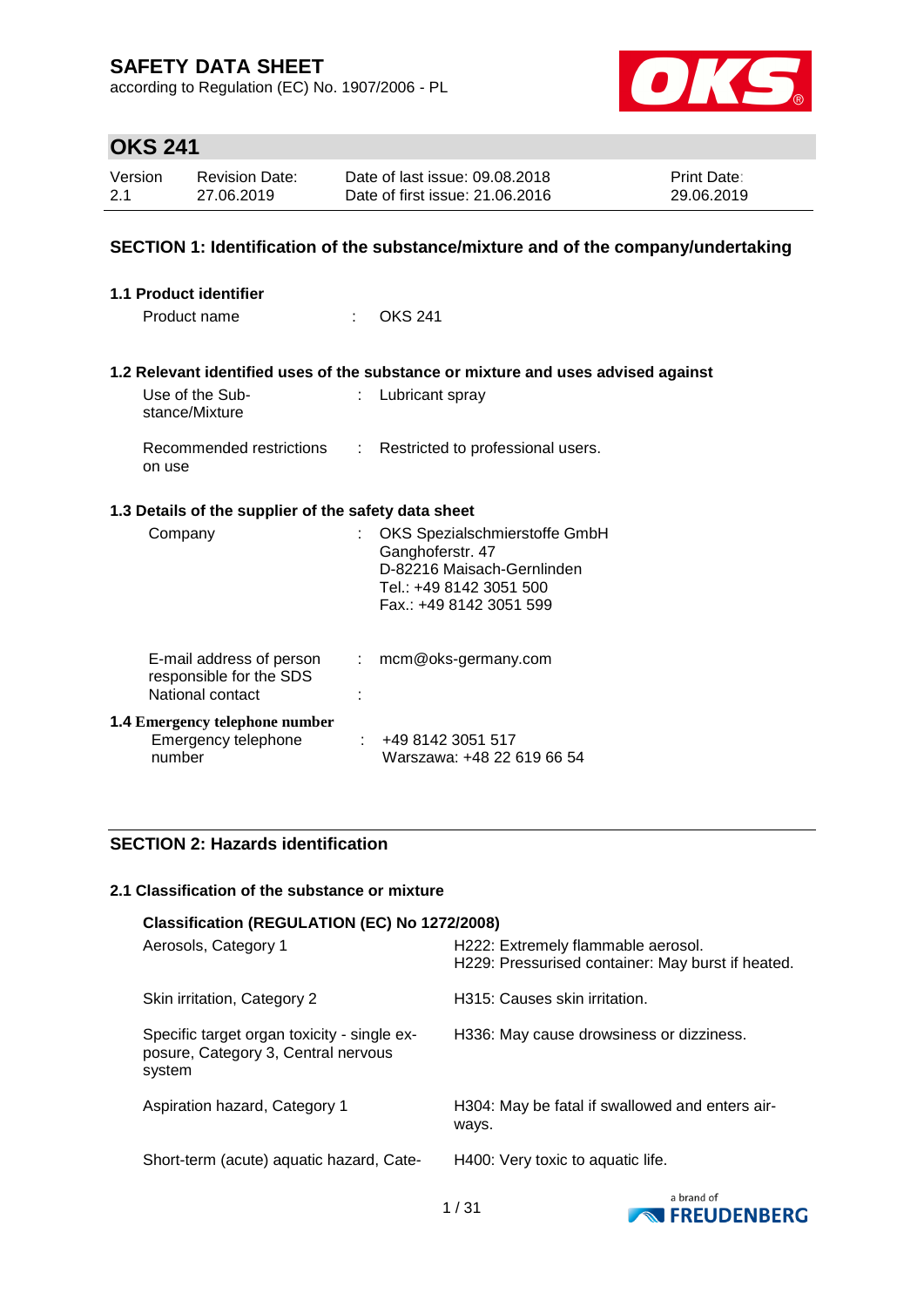according to Regulation (EC) No. 1907/2006 - PL



## **OKS 241**

| Version | Revision Date: | Date of last issue: 09.08.2018  | <b>Print Date:</b> |
|---------|----------------|---------------------------------|--------------------|
| 2.1     | 27.06.2019     | Date of first issue: 21,06,2016 | 29.06.2019         |

gory 1

Long-term (chronic) aquatic hazard, Category 2

H411: Toxic to aquatic life with long lasting effects.

### **2.2 Label elements**

| Labelling (REGULATION (EC) No 1272/2008) |                                                                      |                                                                                                                                                                                                                                                                |
|------------------------------------------|----------------------------------------------------------------------|----------------------------------------------------------------------------------------------------------------------------------------------------------------------------------------------------------------------------------------------------------------|
| Hazard pictograms                        |                                                                      |                                                                                                                                                                                                                                                                |
| Signal word                              | Danger                                                               |                                                                                                                                                                                                                                                                |
| <b>Hazard statements</b>                 | H <sub>222</sub><br>H <sub>229</sub><br>H304<br>H315<br>H336<br>H410 | Extremely flammable aerosol.<br>Pressurised container: May burst if heated.<br>May be fatal if swallowed and enters air-<br>ways.<br>Causes skin irritation.<br>May cause drowsiness or dizziness.<br>Very toxic to aquatic life with long lasting<br>effects. |
| Precautionary statements                 | <b>Prevention:</b>                                                   |                                                                                                                                                                                                                                                                |
|                                          | P210                                                                 | Keep away from heat, hot surfaces, sparks,<br>open flames and other ignition sources. No<br>smoking.                                                                                                                                                           |
|                                          | P <sub>211</sub>                                                     | Do not spray on an open flame or other<br>ignition source.                                                                                                                                                                                                     |
|                                          | P <sub>251</sub><br>P273                                             | Do not pierce or burn, even after use.<br>Avoid release to the environment.                                                                                                                                                                                    |
|                                          | Response:                                                            |                                                                                                                                                                                                                                                                |
|                                          | P301 + P310                                                          | IF SWALLOWED: Immediately call a<br>POISON CENTER/doctor.                                                                                                                                                                                                      |
|                                          | P331<br>P391                                                         | Do NOT induce vomiting.<br>Collect spillage.                                                                                                                                                                                                                   |
|                                          | Storage:                                                             |                                                                                                                                                                                                                                                                |
|                                          | $P410 + P412$                                                        | Protect from sunlight. Do not expose to<br>temperatures exceeding 50 °C/ 122 °F.                                                                                                                                                                               |

Hazardous components which must be listed on the label:

Naphtha (petroleum), hydrotreated light; Low boiling point hydrogen treated naphtha

### **2.3 Other hazards**

This substance/mixture contains no components considered to be either persistent, bioaccumulative and toxic (PBT), or very persistent and very bioaccumulative (vPvB) at levels of 0.1% or higher.

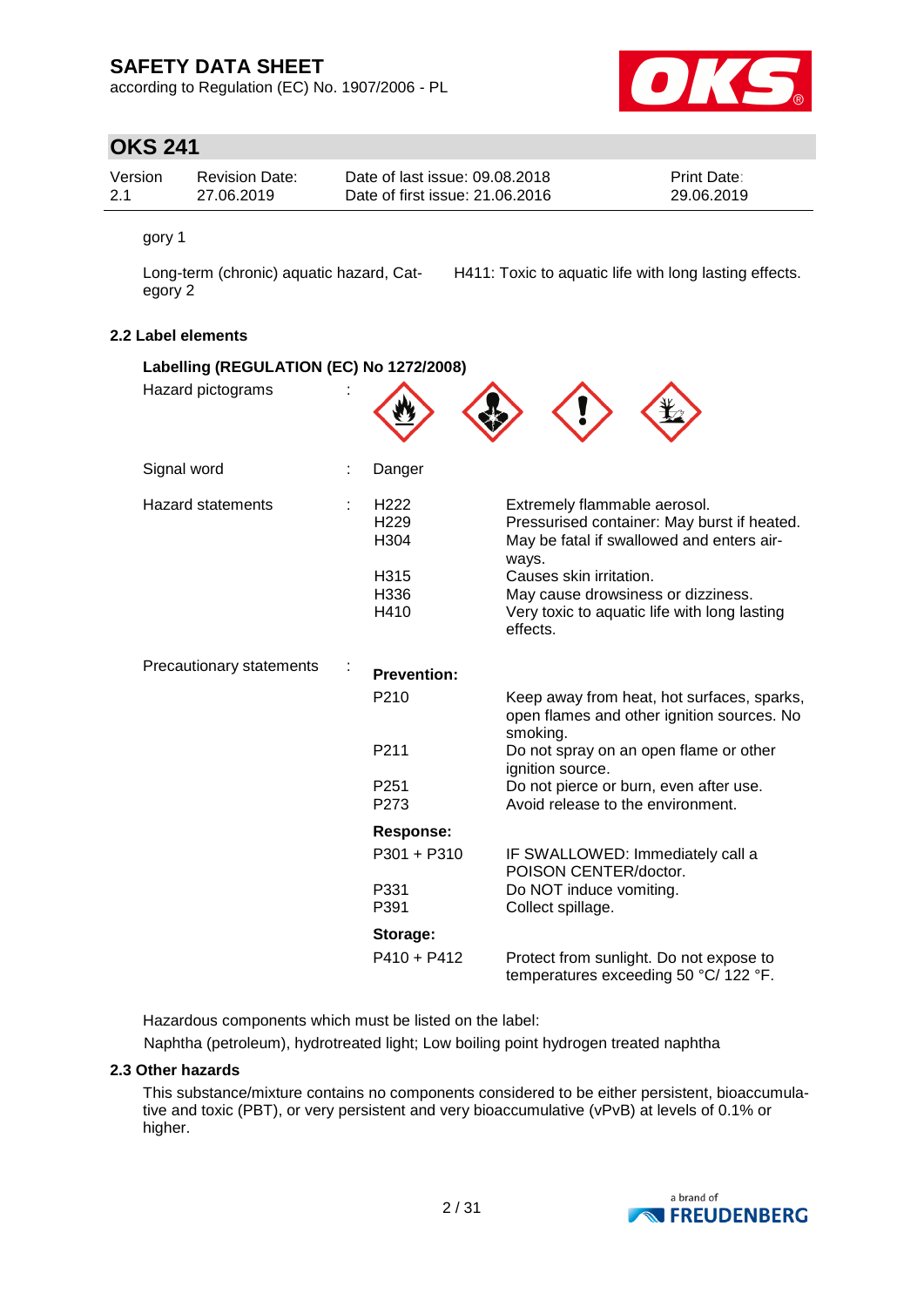according to Regulation (EC) No. 1907/2006 - PL



# **OKS 241**

| Version | <b>Revision Date:</b> | Date of last issue: 09.08.2018  | <b>Print Date:</b> |
|---------|-----------------------|---------------------------------|--------------------|
| 2.1     | 27.06.2019            | Date of first issue: 21,06,2016 | 29.06.2019         |

### **SECTION 3: Composition/information on ingredients**

#### **3.2 Mixtures**

Chemical nature : Active substance with propellant Solvent mixture

#### **Hazardous components**

| Chemical name                                                                                       | CAS-No.<br>EC-No.<br>Index-No.<br>Registration number                     | Classification                                                                                                                                | Concentration<br>limits<br>M-Factor<br><b>Notes</b> | Concentration<br>(% w/w) |
|-----------------------------------------------------------------------------------------------------|---------------------------------------------------------------------------|-----------------------------------------------------------------------------------------------------------------------------------------------|-----------------------------------------------------|--------------------------|
| Naphtha (petroleum),<br>hydrotreated light;<br>Low boiling point hy-<br>drogen treated naph-<br>tha | 64742-49-0<br>265-151-9<br>649-328-00-1                                   | Flam. Liq.2; H225<br>Skin Irrit.2; H315<br>STOT SE3; H336<br>Asp. Tox.1; H304<br>Aquatic Chronic2;<br>H411                                    | Note P                                              | $>= 25 - < 30$           |
| copper flakes (coated<br>with aliphatic acid)                                                       | 7440-50-8<br>029-019-01-X                                                 | Acute Tox.4; H302<br>Acute Tox.3; H331   M-Factor: 10/1<br>Eye Irrit.2; H319<br>Aquatic Acute1;<br>H400<br>Aquatic Chronic1;<br>H410          |                                                     | $>= 2,5 - < 10$          |
| n-hexane                                                                                            | 110-54-3<br>203-777-6<br>601-037-00-0<br>01-2119480412-44-<br><b>XXXX</b> | Flam. Liq.2; H225<br>Skin Irrit.2; H315<br>Repr.2; H361f<br>STOT SE3; H336<br>STOT RE2; H373<br>Asp. Tox.1; H304<br>Aquatic Chronic2;<br>H411 | $>= 5%$<br>STOT RE2,<br>H373<br>** ***              | $>= 1 - 2.5$             |
| amines, hydrogenated<br>tallow alkyl                                                                | 61788-45-2<br>262-976-6<br>612-284-00-9                                   | Skin Irrit.2; H315<br>Eye Dam.1; H318<br>STOT RE2; H373<br>Asp. Tox.1; H304<br>Aquatic Acute1;<br>H400<br>Aquatic Chronic1;<br>H410           | M-Factor: 10/10                                     | $>= 0,0025 - 5$<br>0,025 |
| Substances with a workplace exposure limit :                                                        |                                                                           |                                                                                                                                               |                                                     |                          |
| dimethyl ether                                                                                      | 115-10-6<br>204-065-8<br>603-019-00-8<br>01-2119472128-37-<br><b>XXXX</b> | Flam. Gas1; H220<br>Press. GasLique-<br>fied gas; H280                                                                                        | Note U (table<br>3.1)                               | $>= 30 - 50$             |
| n-butyl acetate                                                                                     | 123-86-4                                                                  | Flam. Liq.3; H226                                                                                                                             |                                                     | $>= 1 - 10$              |

![](_page_2_Picture_11.jpeg)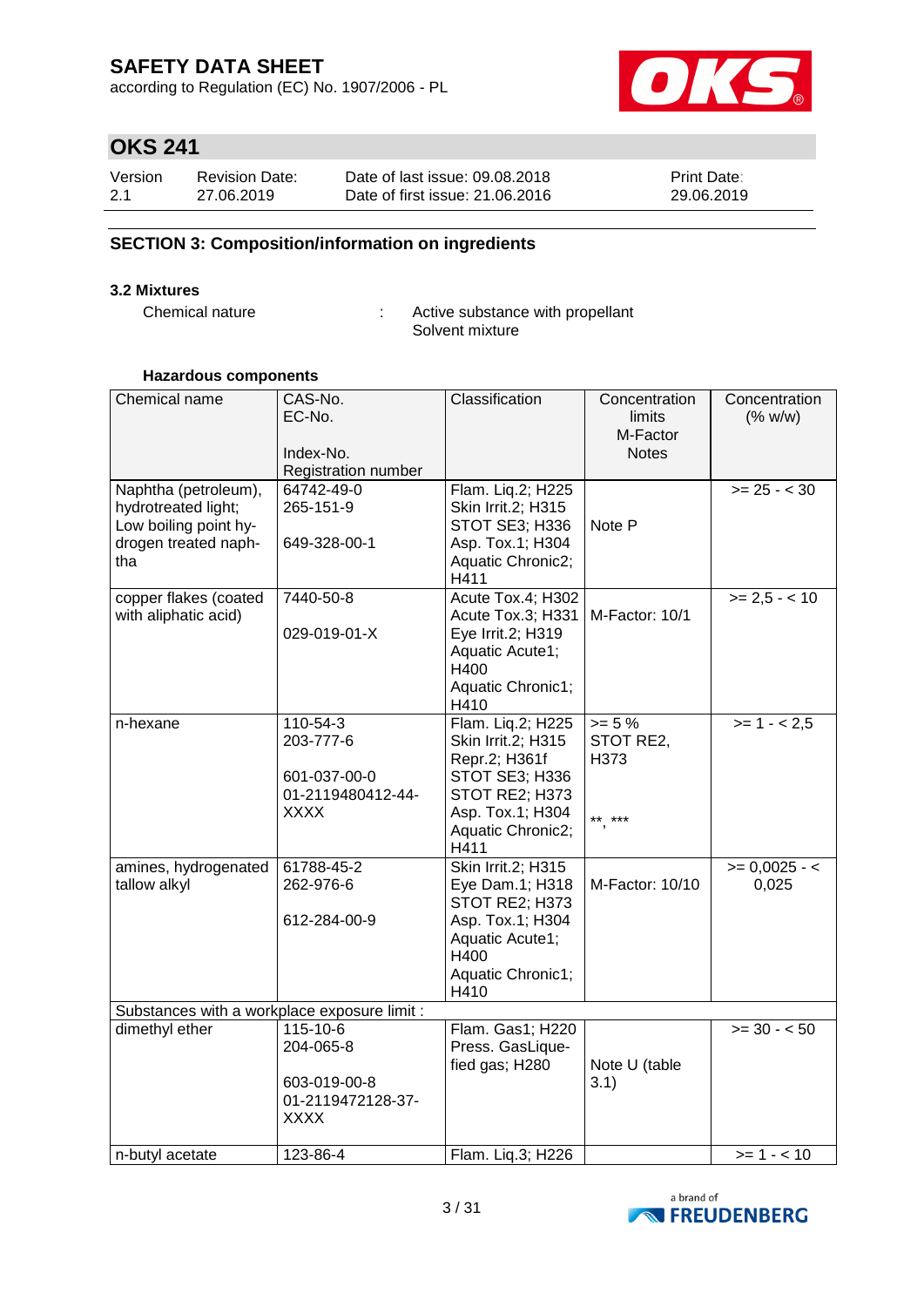according to Regulation (EC) No. 1907/2006 - PL

![](_page_3_Picture_2.jpeg)

# **OKS 241**

| Version<br>2.1             | <b>Revision Date:</b><br>27.06.2019 |                                                                                         | Date of last issue: 09.08.2018<br>Date of first issue: 21.06.2016 | Print Date:<br>29.06.2019 |             |
|----------------------------|-------------------------------------|-----------------------------------------------------------------------------------------|-------------------------------------------------------------------|---------------------------|-------------|
| tin                        |                                     | 204-658-1<br>607-025-00-1<br>01-2119485493-29-<br><b>XXXX</b><br>7440-31-5<br>231-141-8 | STOT SE3; H336                                                    |                           | $>= 1 - 10$ |
| molybdenum disul-<br>phide |                                     | 1317-33-5<br>215-263-9                                                                  |                                                                   |                           | $>= 1 - 10$ |

For explanation of abbreviations see section 16.

### **SECTION 4: First aid measures**

#### **4.1 Description of first aid measures**

| If inhaled              | Call a physician or poison control centre immediately.<br>Remove person to fresh air. If signs/symptoms continue, get<br>medical attention.<br>Keep patient warm and at rest.<br>If unconscious, place in recovery position and seek medical<br>advice.<br>Keep respiratory tract clear.<br>If breathing is irregular or stopped, administer artificial respira-<br>tion. |
|-------------------------|---------------------------------------------------------------------------------------------------------------------------------------------------------------------------------------------------------------------------------------------------------------------------------------------------------------------------------------------------------------------------|
| In case of skin contact | Take off all contaminated clothing immediately.<br>Get medical attention immediately if irritation develops and<br>persists.<br>Wash clothing before reuse.<br>Thoroughly clean shoes before reuse.<br>Wash skin thoroughly with soap and water or use recognized<br>skin cleanser.                                                                                       |
| In case of eye contact  | : Rinse immediately with plenty of water, also under the eyelids,<br>for at least 10 minutes.<br>If eye irritation persists, consult a specialist.                                                                                                                                                                                                                        |
| If swallowed            | Move the victim to fresh air.<br>If accidentally swallowed obtain immediate medical attention.<br>Keep respiratory tract clear.<br>Do NOT induce vomiting.<br>Rinse mouth with water.<br>Aspiration hazard if swallowed - can enter lungs and cause                                                                                                                       |

![](_page_3_Picture_9.jpeg)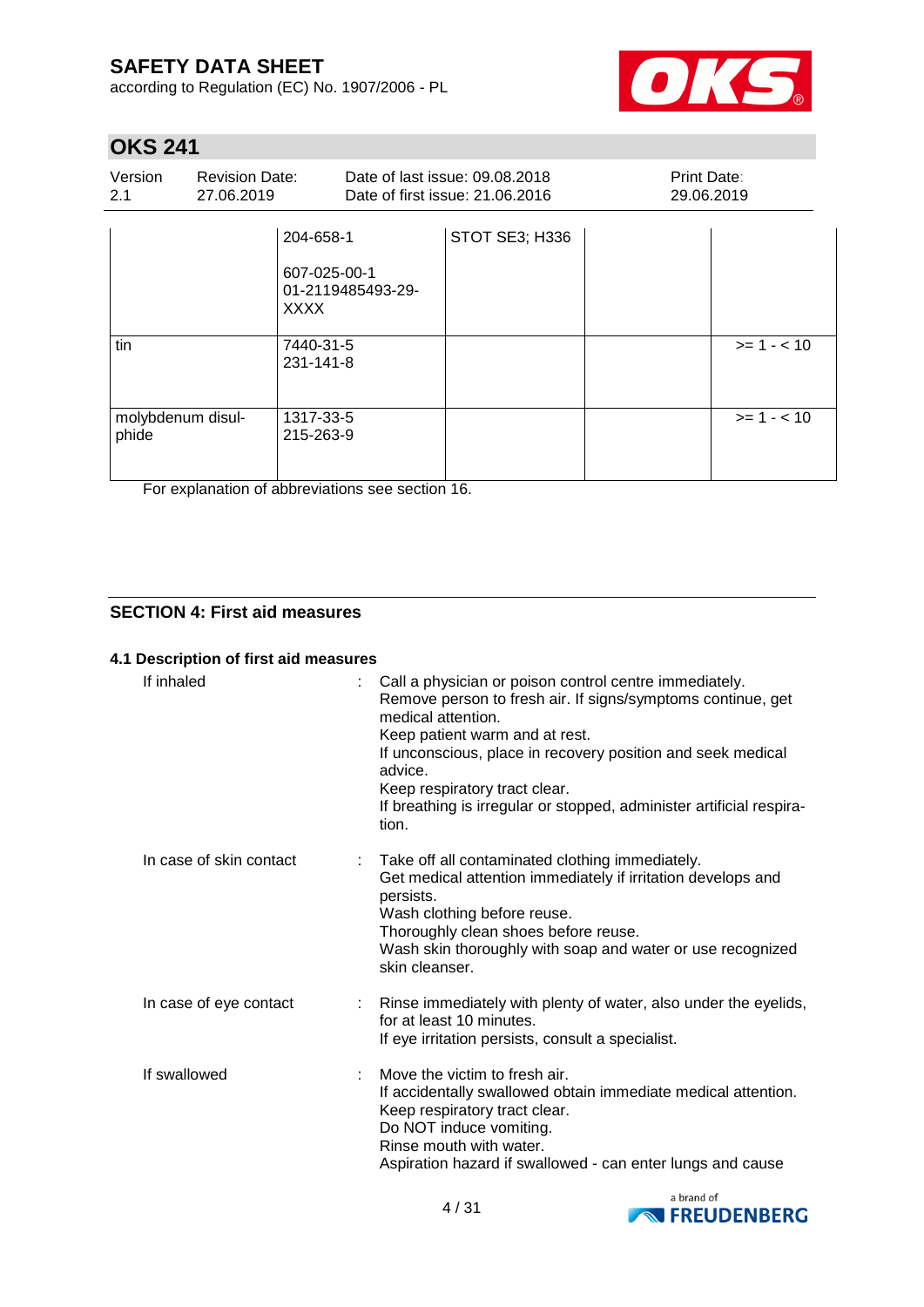according to Regulation (EC) No. 1907/2006 - PL

![](_page_4_Picture_2.jpeg)

## **OKS 241**

| Version | Revision Date: | Date of last issue: 09.08.2018  | <b>Print Date:</b> |
|---------|----------------|---------------------------------|--------------------|
| 2.1     | 27.06.2019     | Date of first issue: 21,06,2016 | 29.06.2019         |

damage.

### **4.2 Most important symptoms and effects, both acute and delayed**

| Symptoms     | Inhalation may provoke the following symptoms:<br>Unconsciousness<br><b>Dizziness</b><br><b>Drowsiness</b><br>Headache<br>Nausea<br>Tiredness<br>Skin contact may provoke the following symptoms:<br>Erythema |
|--------------|---------------------------------------------------------------------------------------------------------------------------------------------------------------------------------------------------------------|
|              | Aspiration may cause pulmonary oedema and pneumonitis.                                                                                                                                                        |
| <b>Risks</b> | Central nervous system depression<br>Risk of product entering the lungs on vomiting after ingestion.<br>Health injuries may be delayed.<br>Causes skin irritation.                                            |

### **4.3 Indication of any immediate medical attention and special treatment needed**

| Treatment | Treat symptomatically. |
|-----------|------------------------|
|           |                        |

### **SECTION 5: Firefighting measures**

#### **5.1 Extinguishing media**

| Suitable extinguishing media : ABC powder |                         |
|-------------------------------------------|-------------------------|
| Unsuitable extinguishing<br>media         | : High volume water jet |

#### **5.2 Special hazards arising from the substance or mixture**

| Specific hazards during fire-<br>fighting | $\therefore$ Fire may cause evolution of:<br>Carbon oxides<br>Metal oxides<br>Oxides of phosphorus<br>Sulphur oxides                                                                                                 |
|-------------------------------------------|----------------------------------------------------------------------------------------------------------------------------------------------------------------------------------------------------------------------|
|                                           | Fire Hazard<br>Do not let product enter drains.<br>Contains gas under pressure; may explode if heated.<br>Beware of vapours accumulating to form explosive concentra-<br>tions. Vapours can accumulate in low areas. |
| .                                         |                                                                                                                                                                                                                      |

### **5.3 Advice for firefighters**

| Special protective equipment | In the event of fire, wear self-contained breathing apparatus. |
|------------------------------|----------------------------------------------------------------|
| for firefighters             | Use personal protective equipment. Exposure to decomposi-      |

![](_page_4_Picture_17.jpeg)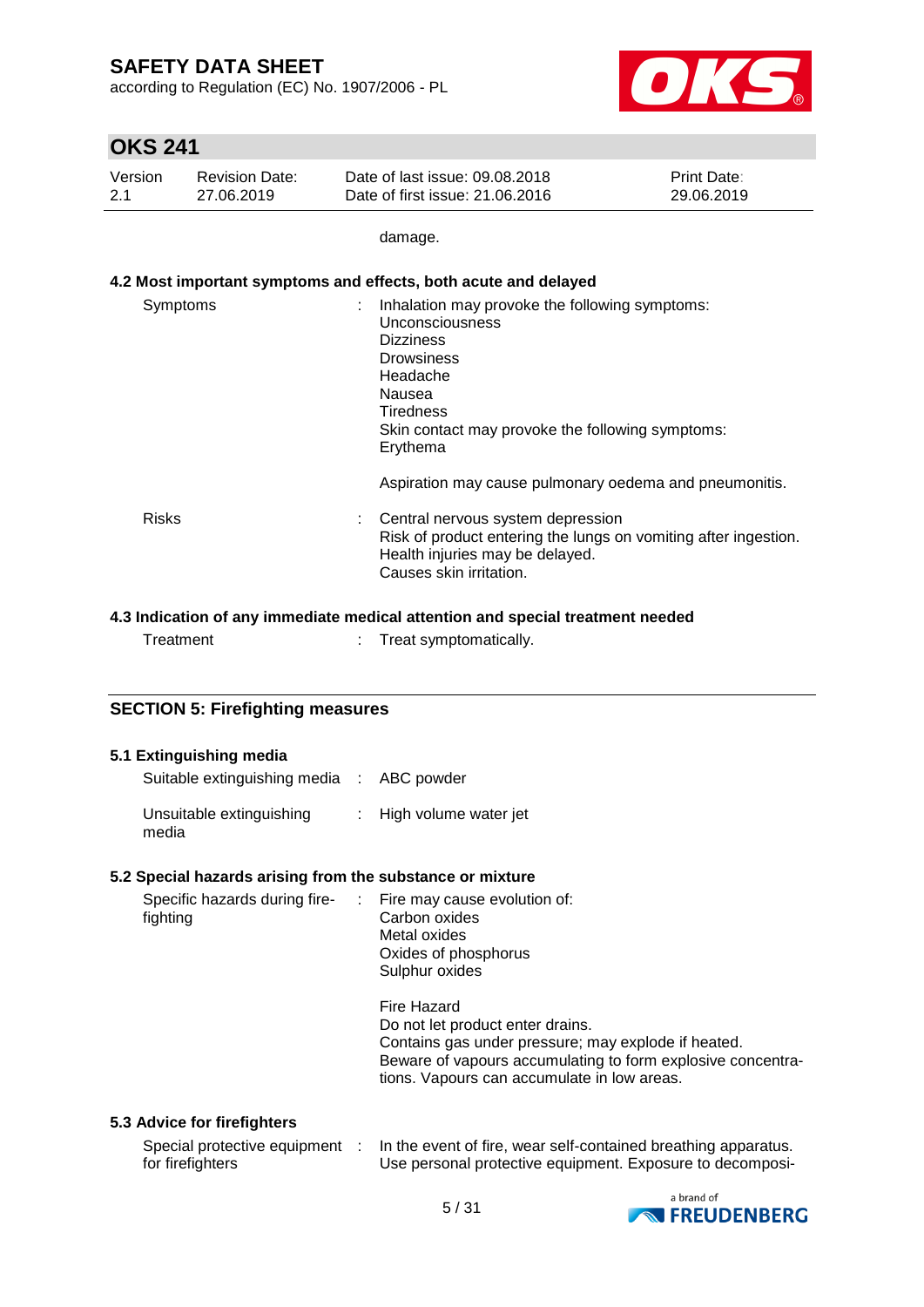according to Regulation (EC) No. 1907/2006 - PL

![](_page_5_Picture_2.jpeg)

## **OKS 241**

| Version | <b>Revision Date:</b> | Date of last issue: 09.08.2018                                                                                                                                                                                                         | <b>Print Date:</b> |
|---------|-----------------------|----------------------------------------------------------------------------------------------------------------------------------------------------------------------------------------------------------------------------------------|--------------------|
| 2.1     | 27.06.2019            | Date of first issue: 21.06.2016                                                                                                                                                                                                        | 29.06.2019         |
|         | Further information   | tion products may be a hazard to health.<br>Standard procedure for chemical fires.<br>Collect contaminated fire extinguishing water separately. This<br>must not be discharged into drains.<br>Cool containers/tanks with water spray. |                    |

### **SECTION 6: Accidental release measures**

#### **6.1 Personal precautions, protective equipment and emergency procedures**

| Personal precautions                 | : Evacuate personnel to safe areas.<br>Ensure adequate ventilation.<br>Remove all sources of ignition.<br>Do not breathe vapours or spray mist.<br>Do not breathe dust/ fume/ gas/ mist/ vapours/ spray.<br>Refer to protective measures listed in sections 7 and 8.<br>Only qualified personnel equipped with suitable protective<br>equipment may intervene. |
|--------------------------------------|----------------------------------------------------------------------------------------------------------------------------------------------------------------------------------------------------------------------------------------------------------------------------------------------------------------------------------------------------------------|
| <b>6.2 Environmental precautions</b> |                                                                                                                                                                                                                                                                                                                                                                |
| Environmental precautions            | : Do not allow contact with soil, surface or ground water.<br>Prevent further leakage or spillage if safe to do so.<br>If the product contaminates rivers and lakes or drains inform<br>respective authorities.                                                                                                                                                |
|                                      |                                                                                                                                                                                                                                                                                                                                                                |

#### **6.3 Methods and material for containment and cleaning up**

| Methods for cleaning up |  | : Contain spillage, and then collect with non-combustible ab-<br>sorbent material, (e.g. sand, earth, diatomaceous earth, ver-<br>miculite) and place in container for disposal according to local<br>/ national regulations (see section 13).<br>Keep in suitable, closed containers for disposal.<br>Non-sparking tools should be used. |
|-------------------------|--|-------------------------------------------------------------------------------------------------------------------------------------------------------------------------------------------------------------------------------------------------------------------------------------------------------------------------------------------|
|-------------------------|--|-------------------------------------------------------------------------------------------------------------------------------------------------------------------------------------------------------------------------------------------------------------------------------------------------------------------------------------------|

#### **6.4 Reference to other sections**

For personal protection see section 8.

### **SECTION 7: Handling and storage**

#### **7.1 Precautions for safe handling**

Advice on safe handling : Do not use in areas without adequate ventilation. Do not breathe vapours or spray mist. In case of insufficient ventilation, wear suitable respiratory equipment. Avoid exposure - obtain special instructions before use. Avoid contact with skin and eyes. For personal protection see section 8.

![](_page_5_Picture_15.jpeg)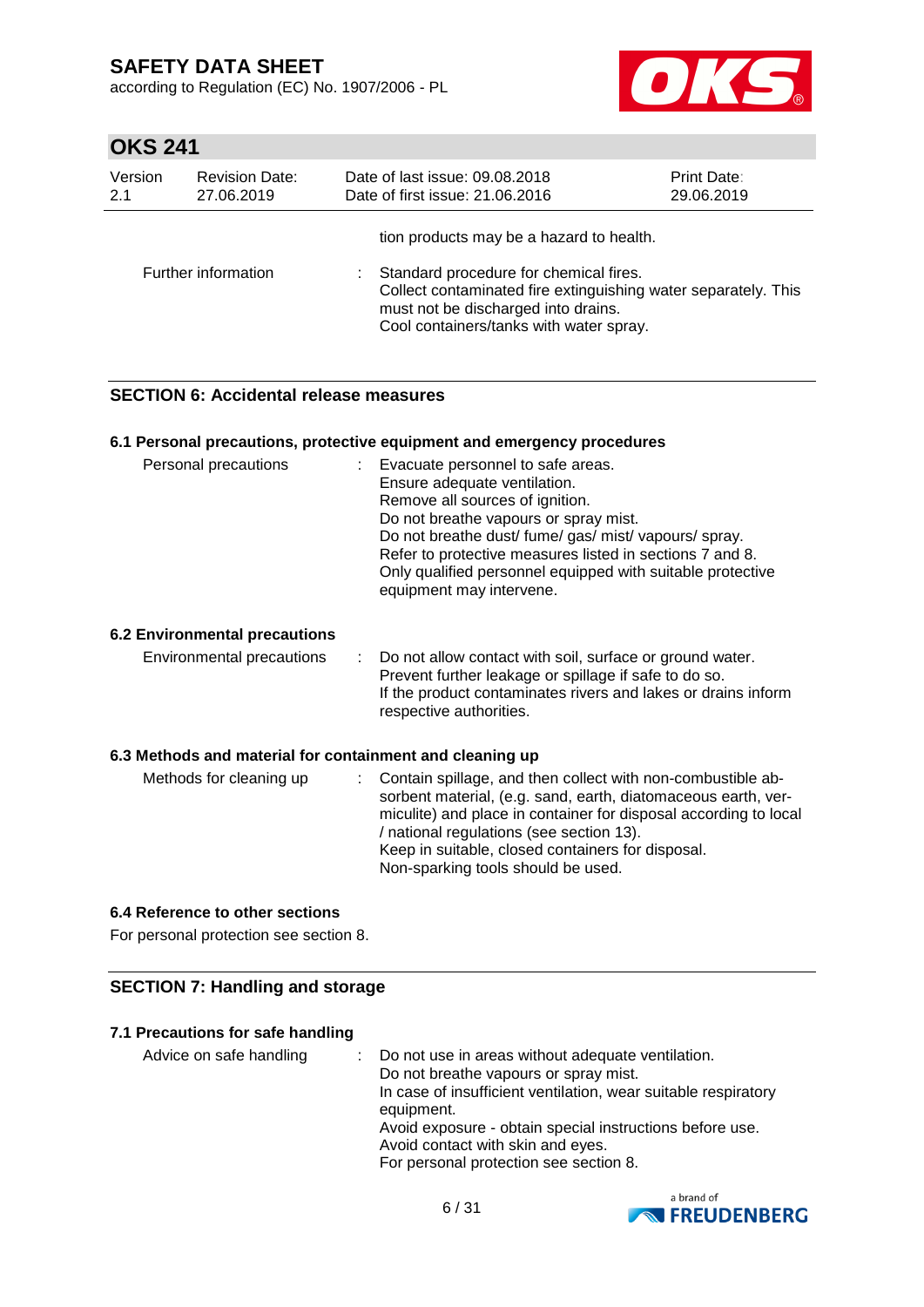according to Regulation (EC) No. 1907/2006 - PL

![](_page_6_Picture_2.jpeg)

# **OKS 241**

| Version<br>2.1 | <b>Revision Date:</b><br>27.06.2019              | Date of last issue: 09.08.2018<br>Date of first issue: 21.06.2016                                                                                                                                                                                                                                                                                                                                                                                                                                                                                                                                               | Print Date:<br>29.06.2019 |
|----------------|--------------------------------------------------|-----------------------------------------------------------------------------------------------------------------------------------------------------------------------------------------------------------------------------------------------------------------------------------------------------------------------------------------------------------------------------------------------------------------------------------------------------------------------------------------------------------------------------------------------------------------------------------------------------------------|---------------------------|
|                |                                                  | Keep away from fire, sparks and heated surfaces.<br>Smoking, eating and drinking should be prohibited in the ap-<br>plication area.<br>Wash hands and face before breaks and immediately after<br>handling the product.<br>Do not get in eyes or mouth or on skin.<br>Do not get on skin or clothing.<br>Do not ingest.<br>Do not use sparking tools.<br>These safety instructions also apply to empty packaging which<br>may still contain product residues.<br>Pressurized container: protect from sunlight and do not ex-<br>pose to temperatures exceeding 50 °C. Do not pierce or burn,<br>even after use. |                           |
|                | Hygiene measures                                 | Wash face, hands and any exposed skin thoroughly after<br>÷<br>handling.                                                                                                                                                                                                                                                                                                                                                                                                                                                                                                                                        |                           |
|                |                                                  | 7.2 Conditions for safe storage, including any incompatibilities                                                                                                                                                                                                                                                                                                                                                                                                                                                                                                                                                |                           |
|                | Requirements for storage<br>areas and containers | BEWARE: Aerosol is pressurized. Keep away from direct sun<br>$\mathbb{Z}^{\mathbb{Z}}$<br>exposure and temperatures over 50 °C. Do not open by force<br>or throw into fire even after use. Do not spray on flames or<br>red-hot objects. Store in accordance with the particular na-<br>tional regulations.                                                                                                                                                                                                                                                                                                     |                           |
|                | 7.3 Specific end use(s)                          |                                                                                                                                                                                                                                                                                                                                                                                                                                                                                                                                                                                                                 |                           |
|                | Specific use(s)                                  | Specific instructions for handling, not required.                                                                                                                                                                                                                                                                                                                                                                                                                                                                                                                                                               |                           |

### **SECTION 8: Exposure controls/personal protection**

### **8.1 Control parameters**

### **Occupational Exposure Limits**

| Components                                                                                        | CAS-No.             | Value type (Form<br>of exposure) | Control parameters                                                             | <b>Basis</b>                 |
|---------------------------------------------------------------------------------------------------|---------------------|----------------------------------|--------------------------------------------------------------------------------|------------------------------|
| dimethyl ether                                                                                    | $115 - 10 - 6$      | <b>TWA</b>                       | 1.000 ppm<br>1.920 mg/m3                                                       | 2000/39/EC<br>$(2000-06-16)$ |
| Further information                                                                               | Indicative          |                                  |                                                                                |                              |
|                                                                                                   |                     | <b>NDS</b>                       | 1.000 mg/m3                                                                    | PL OEL<br>$(2018-07-07)$     |
| Naphtha (petrole-<br>um), hydrotreated<br>light; Low boiling<br>point hydrogen<br>treated naphtha | 64742-49-0          | <b>NDS</b>                       | 500 mg/m3                                                                      | PL OEL<br>$(2018-07-07)$     |
| Further information                                                                               | nation in parallel. |                                  | The valid way of determination of benzene concentration in the air is determi- |                              |
|                                                                                                   |                     | <b>NDSch</b>                     | 1.500 mg/m3                                                                    | PL OEL                       |

![](_page_6_Picture_9.jpeg)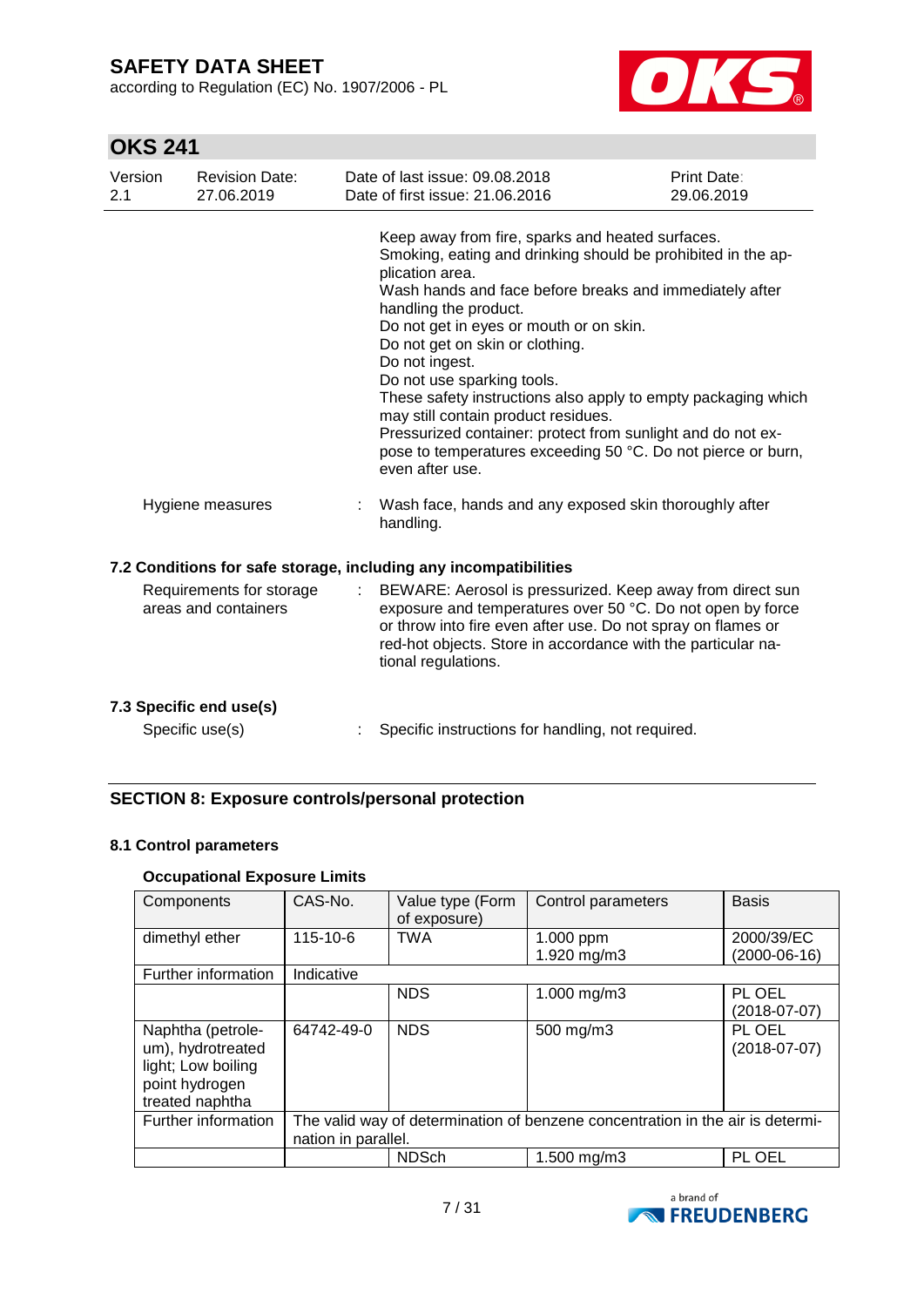according to Regulation (EC) No. 1907/2006 - PL

![](_page_7_Picture_2.jpeg)

# **OKS 241**

| Version | Revision Date: | Date of last issue: 09.08.2018  | <b>Print Date:</b> |
|---------|----------------|---------------------------------|--------------------|
| 2.1     | 27.06.2019     | Date of first issue: 21.06.2016 | 29.06.2019         |

|                            |                     |                             |                                                                                                                                                                                                                     | $(2018-07-07)$             |
|----------------------------|---------------------|-----------------------------|---------------------------------------------------------------------------------------------------------------------------------------------------------------------------------------------------------------------|----------------------------|
| Further information        | nation in parallel. |                             | The valid way of determination of benzene concentration in the air is determi-                                                                                                                                      |                            |
| n-butyl acetate            | 123-86-4            | <b>NDS</b>                  | 240 mg/m3                                                                                                                                                                                                           | PL OEL<br>$(2018-07-07)$   |
|                            |                     | <b>NDSch</b>                | 720 mg/m3                                                                                                                                                                                                           | PL OEL<br>$(2018-07-07)$   |
| tin                        | 7440-31-5           | NDS (inhalable<br>fraction) | $2$ mg/m $3$<br>(Tin)                                                                                                                                                                                               | PL OEL<br>$(2018-07-07)$   |
| Further information        |                     |                             | Inhalable fraction - the fraction of aerosol penetrating through the nose and<br>mouth, which after deposit in the respiratory tract poses a threat to health,<br>determined in accordance with standard PN-EN 481. |                            |
|                            |                     | <b>TWA</b>                  | $2$ mg/m $3$<br>(Tin)                                                                                                                                                                                               | 91/322/EEC<br>(1991-07-05) |
| Further information        | limited             |                             | Indicative, Existing scientific data on health effects appear to be particularly                                                                                                                                    |                            |
| molybdenum di-<br>sulphide | 1317-33-5           | <b>NDS</b>                  | $4$ mg/m $3$<br>(Molybdenum)                                                                                                                                                                                        | PL OEL<br>$(2018-07-07)$   |
|                            |                     | <b>NDSch</b>                | 10 mg/m3<br>(Molybdenum)                                                                                                                                                                                            | PL OEL<br>(2018-07-07)     |
| n-hexane                   | 110-54-3            | <b>TWA</b>                  | 20 ppm<br>72 mg/m3                                                                                                                                                                                                  | 2006/15/EC<br>(2006-02-09) |
| Further information        | Indicative          |                             |                                                                                                                                                                                                                     |                            |
|                            |                     | <b>NDS</b>                  | 72 mg/m3                                                                                                                                                                                                            | PL OEL<br>(2018-07-07)     |
| Further information        | Skin                |                             |                                                                                                                                                                                                                     |                            |

### **Derived No Effect Level (DNEL) according to Regulation (EC) No. 1907/2006:**

| Substance name                                                                                      | <b>End Use</b> | Exposure routes | Potential health ef-<br>fects | Value                 |
|-----------------------------------------------------------------------------------------------------|----------------|-----------------|-------------------------------|-----------------------|
| dimethyl ether                                                                                      | Workers        | Inhalation      | Long-term exposure            | 1894 mg/m3            |
| Naphtha (petroleum),<br>hydrotreated light;<br>Low boiling point hy-<br>drogen treated naph-<br>tha | Workers        | Inhalation      | Long-term systemic<br>effects | 1300 mg/m3            |
|                                                                                                     | Workers        | Inhalation      | Long-term local ef-<br>fects  | 840 mg/m3             |
|                                                                                                     | Workers        | Inhalation      | Acute local effects           | 1100 mg/m3            |
| Benzene, mono-C10-<br>13-alkyl derivs., distn.<br>residues                                          | Workers        | Inhalation      | Long-term systemic<br>effects | $3,2$ mg/m $3$        |
|                                                                                                     | Workers        | Skin contact    | Long-term systemic<br>effects | $4,3$ mg/kg<br>bw/day |
| n-hexane                                                                                            | Workers        | Inhalation      | Long-term systemic<br>effects | 75 mg/m3              |
|                                                                                                     | Workers        | Skin contact    | Long-term systemic<br>effects | 11 $mg/kg$            |

![](_page_7_Picture_8.jpeg)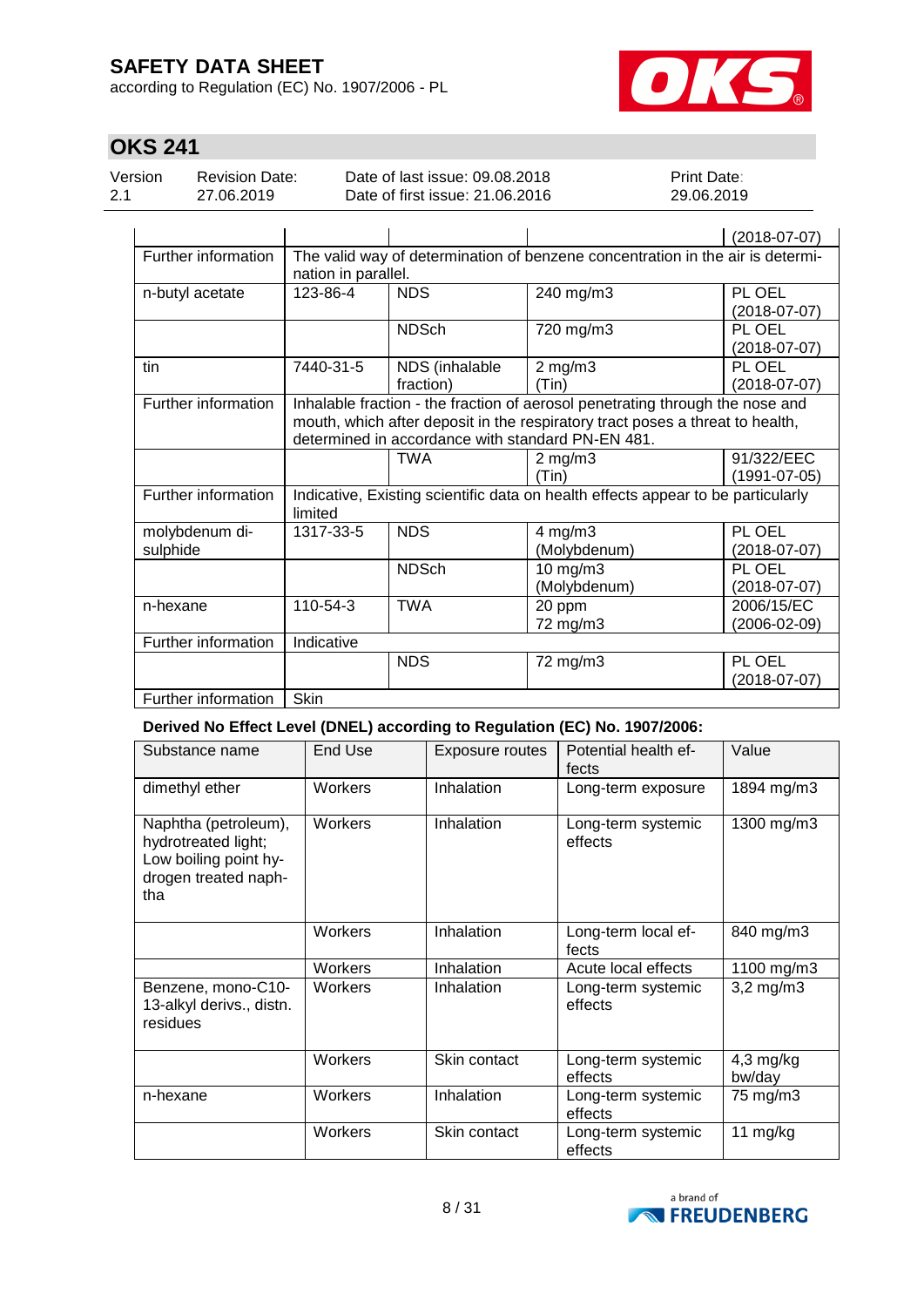according to Regulation (EC) No. 1907/2006 - PL

![](_page_8_Picture_2.jpeg)

# **OKS 241**

| Version | <b>Revision Date:</b> | Date of last issue: 09.08.2018  | <b>Print Date:</b> |
|---------|-----------------------|---------------------------------|--------------------|
| -2.1    | 27.06.2019            | Date of first issue: 21,06,2016 | 29.06.2019         |

#### **Predicted No Effect Concentration (PNEC) according to Regulation (EC) No. 1907/2006:**

| Substance name                                         | <b>Environmental Compartment</b>                          | Value         |
|--------------------------------------------------------|-----------------------------------------------------------|---------------|
| dimethyl ether                                         | Fresh water                                               | $0,155$ mg/l  |
|                                                        | Marine water                                              | $0,016$ mg/l  |
|                                                        | Sewage treatment plant                                    | 160 mg/l      |
|                                                        | Fresh water sediment                                      | $0,681$ mg/kg |
|                                                        | Marine sediment                                           | $0,069$ mg/kg |
|                                                        | Soil                                                      | 0,045 mg/kg   |
| Benzene, mono-C10-13-alkyl<br>derivs., distn. residues | Fresh water                                               | $0,001$ mg/l  |
|                                                        | Intermittent use/release                                  | $0,001$ mg/l  |
|                                                        | Marine water                                              | $0$ mg/l      |
|                                                        | Microbiological Activity in Sewage Treat-<br>ment Systems | $2$ mg/l      |
|                                                        | Fresh water sediment                                      | 1,65 mg/kg    |
|                                                        | Marine sediment                                           | $0,165$ mg/kg |
|                                                        | Soil                                                      | $0,329$ mg/kg |

#### **8.2 Exposure controls**

#### **Engineering measures**

Use only in an area equipped with explosion proof exhaust ventilation. Handle only in a place equipped with local exhaust (or other appropriate exhaust).

| Personal protective equipment                   |                                                                                                                                                                                                                                                                                                                                        |
|-------------------------------------------------|----------------------------------------------------------------------------------------------------------------------------------------------------------------------------------------------------------------------------------------------------------------------------------------------------------------------------------------|
| Eye protection                                  | Safety glasses with side-shields conforming to EN166                                                                                                                                                                                                                                                                                   |
| Hand protection<br>Material<br>Protective index | butyl-rubber<br>Class 1                                                                                                                                                                                                                                                                                                                |
| Remarks                                         | Wear protective gloves. The selected protective gloves have<br>to satisfy the specifications of Regulation (EU) 2016/425 and<br>the standard EN 374 derived from it. The break through time<br>depends amongst other things on the material, the thickness<br>and the type of glove and therefore has to be measured for<br>each case. |
| Respiratory protection                          | Use respiratory protection unless adequate local exhaust<br>ventilation is provided or exposure assessment demonstrates<br>that exposures are within recommended exposure guidelines.<br>Short term only                                                                                                                               |
| Filter type                                     | Filter type A-P                                                                                                                                                                                                                                                                                                                        |
| Protective measures                             | The type of protective equipment must be selected according<br>to the concentration and amount of the dangerous substance<br>at the specific workplace.<br>Choose body protection in relation to its type, to the concen-<br>tration and amount of dangerous substances, and to the spe-<br>cific work-place.                          |

![](_page_8_Picture_11.jpeg)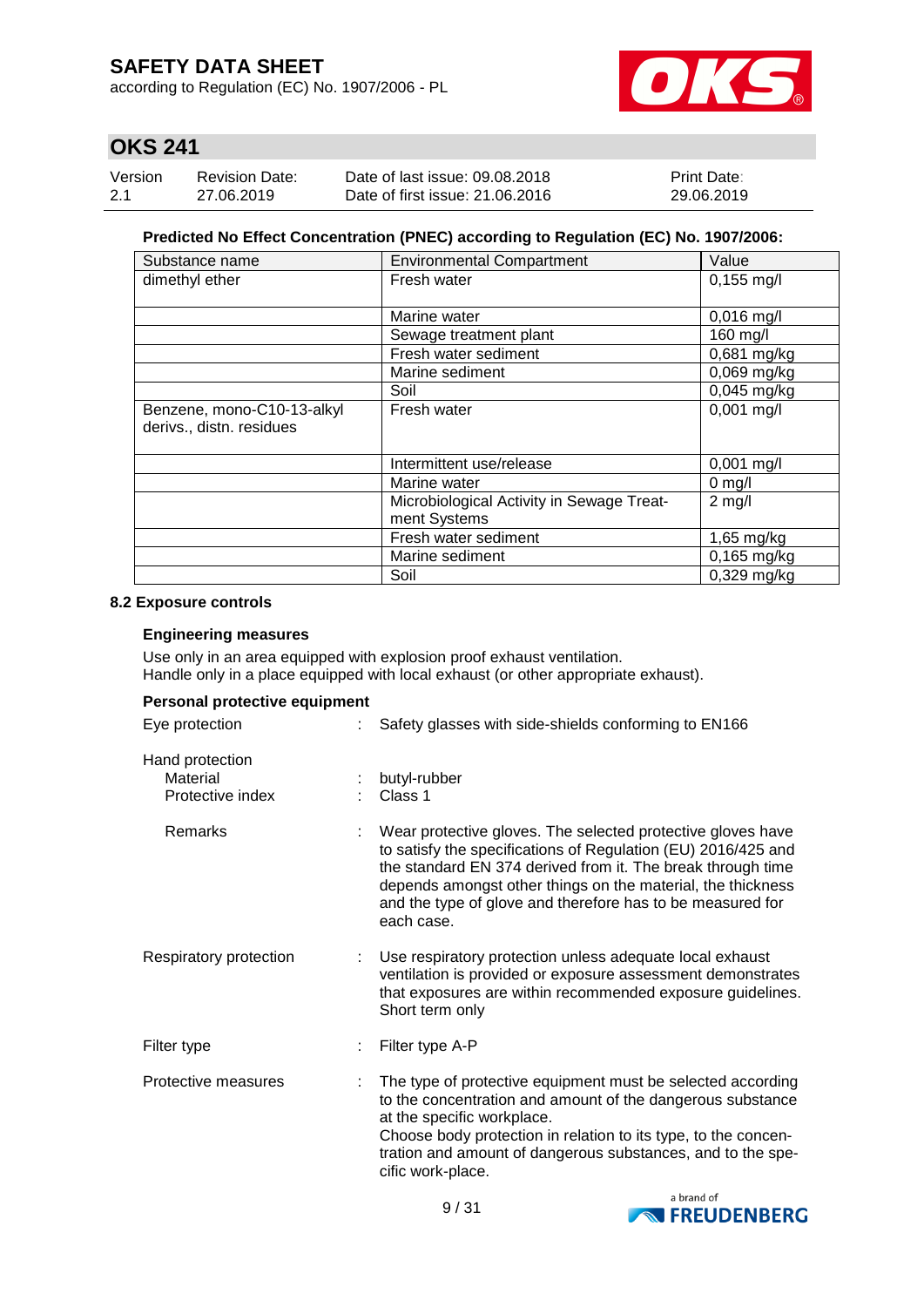according to Regulation (EC) No. 1907/2006 - PL

![](_page_9_Picture_2.jpeg)

# **OKS 241**

| Version | Revision Date: | Date of last issue: 09.08.2018  | <b>Print Date:</b> |
|---------|----------------|---------------------------------|--------------------|
| -2.1    | 27.06.2019     | Date of first issue: 21.06.2016 | 29.06.2019         |

### **SECTION 9: Physical and chemical properties**

| 9.1 Information on basic physical and chemical properties |    |                                             |  |  |  |  |  |
|-----------------------------------------------------------|----|---------------------------------------------|--|--|--|--|--|
| Appearance                                                |    | aerosol                                     |  |  |  |  |  |
| Colour                                                    |    | red brown                                   |  |  |  |  |  |
| Odour                                                     | t. | solvent-like                                |  |  |  |  |  |
| <b>Odour Threshold</b>                                    | ÷  | No data available                           |  |  |  |  |  |
|                                                           |    |                                             |  |  |  |  |  |
| pH                                                        | ÷  | Not applicable                              |  |  |  |  |  |
| Melting point/range                                       | ÷  | No data available                           |  |  |  |  |  |
| Boiling point/boiling range                               | ÷. | $<$ -20 $^{\circ}$ C<br>(1.013 hPa)         |  |  |  |  |  |
| Flash point                                               |    | $<$ -20 $^{\circ}$ C<br>Method: Abel-Pensky |  |  |  |  |  |
| Evaporation rate                                          |    | No data available                           |  |  |  |  |  |
| Flammability (solid, gas)                                 | t. | Extremely flammable aerosol.                |  |  |  |  |  |
| Upper explosion limit                                     | ÷. | 26,2 %(V)                                   |  |  |  |  |  |
| Lower explosion limit                                     | ÷. | $0,6\%$ (V)                                 |  |  |  |  |  |
| Vapour pressure                                           | ÷  | 4.600 hPa (20 °C)                           |  |  |  |  |  |
| Relative vapour density                                   | t. | No data available                           |  |  |  |  |  |
| Density                                                   |    | 0,82 g/cm3<br>(20 °C)                       |  |  |  |  |  |
| <b>Bulk density</b>                                       |    | No data available                           |  |  |  |  |  |
| Solubility(ies)<br>Water solubility                       | ÷  | insoluble                                   |  |  |  |  |  |
| Solubility in other solvents :                            |    | No data available                           |  |  |  |  |  |
| Partition coefficient: n-<br>octanol/water                | ÷  | No data available                           |  |  |  |  |  |

![](_page_9_Picture_7.jpeg)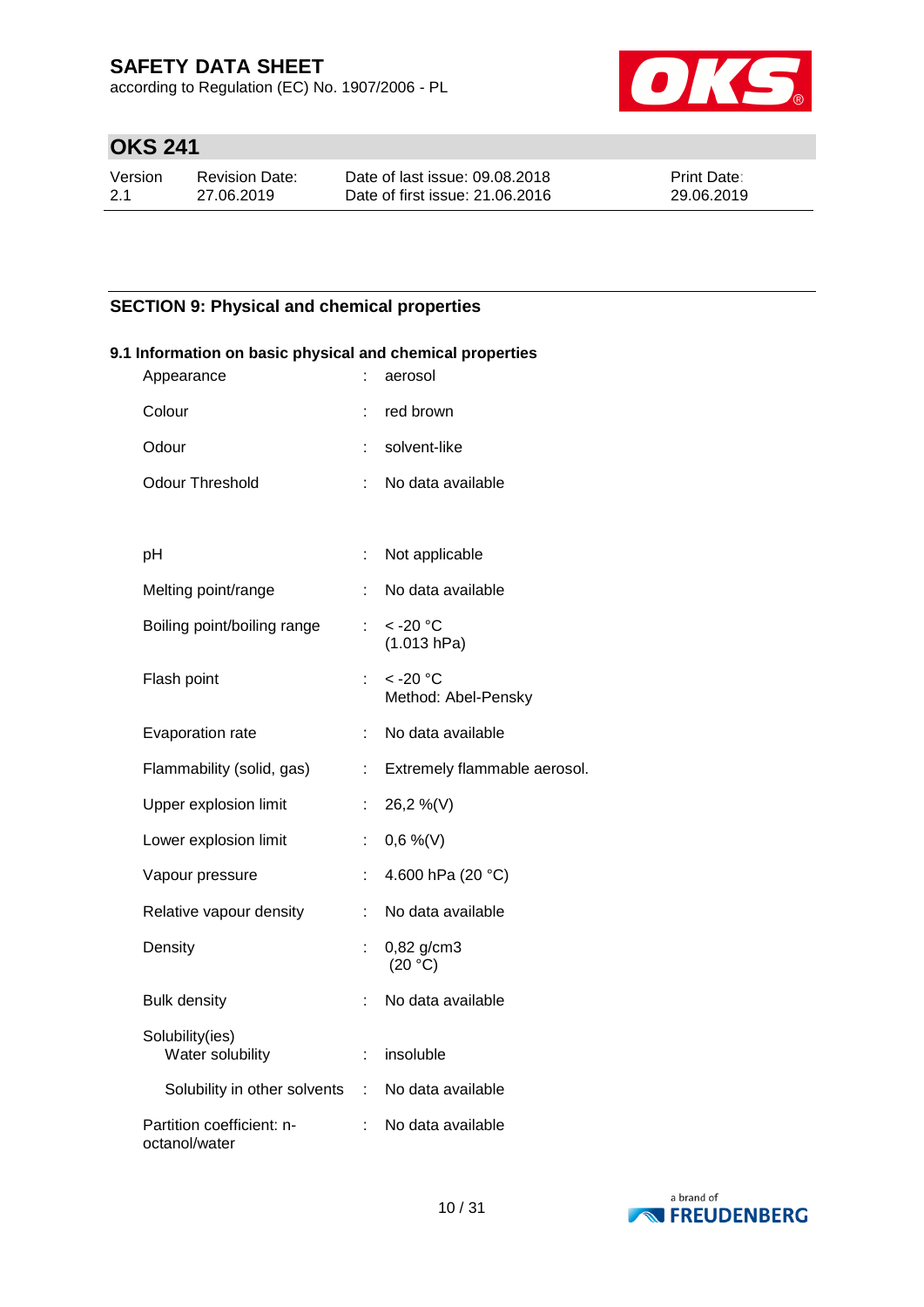according to Regulation (EC) No. 1907/2006 - PL

![](_page_10_Picture_2.jpeg)

# **OKS 241**

| Version<br>2.1 |               | <b>Revision Date:</b><br>27.06.2019        |   | Date of last issue: 09.08.2018<br>Date of first issue: 21.06.2016 | Print Date:<br>29.06.2019 |
|----------------|---------------|--------------------------------------------|---|-------------------------------------------------------------------|---------------------------|
|                |               | Auto-ignition temperature                  | ÷ | No data available                                                 |                           |
|                |               | Decomposition temperature                  |   | No data available                                                 |                           |
|                | Viscosity     | Viscosity, dynamic                         | ÷ | No data available                                                 |                           |
|                |               | Viscosity, kinematic                       | ÷ | $<$ 20,5 mm2/s (40 °C)                                            |                           |
|                |               | <b>Explosive properties</b>                |   | Not explosive                                                     |                           |
|                |               | Oxidizing properties                       |   | No data available                                                 |                           |
|                |               | 9.2 Other information<br>Sublimation point | ÷ | No data available                                                 |                           |
|                |               | Metal corrosion rate                       |   | Not corrosive to metals                                           |                           |
|                | Self-ignition |                                            |   | No data available                                                 |                           |

### **SECTION 10: Stability and reactivity**

| 10.1 Reactivity<br>No hazards to be specially mentioned.          |   |                                                             |
|-------------------------------------------------------------------|---|-------------------------------------------------------------|
| <b>10.2 Chemical stability</b><br>Stable under normal conditions. |   |                                                             |
| 10.3 Possibility of hazardous reactions                           |   |                                                             |
| Hazardous reactions                                               |   | No dangerous reaction known under conditions of normal use. |
| <b>10.4 Conditions to avoid</b><br>Conditions to avoid            |   | Heat, flames and sparks.                                    |
| 10.5 Incompatible materials<br>Materials to avoid                 | ÷ | Oxidizing agents                                            |

### **10.6 Hazardous decomposition products**

No decomposition if stored and applied as directed.

![](_page_10_Picture_9.jpeg)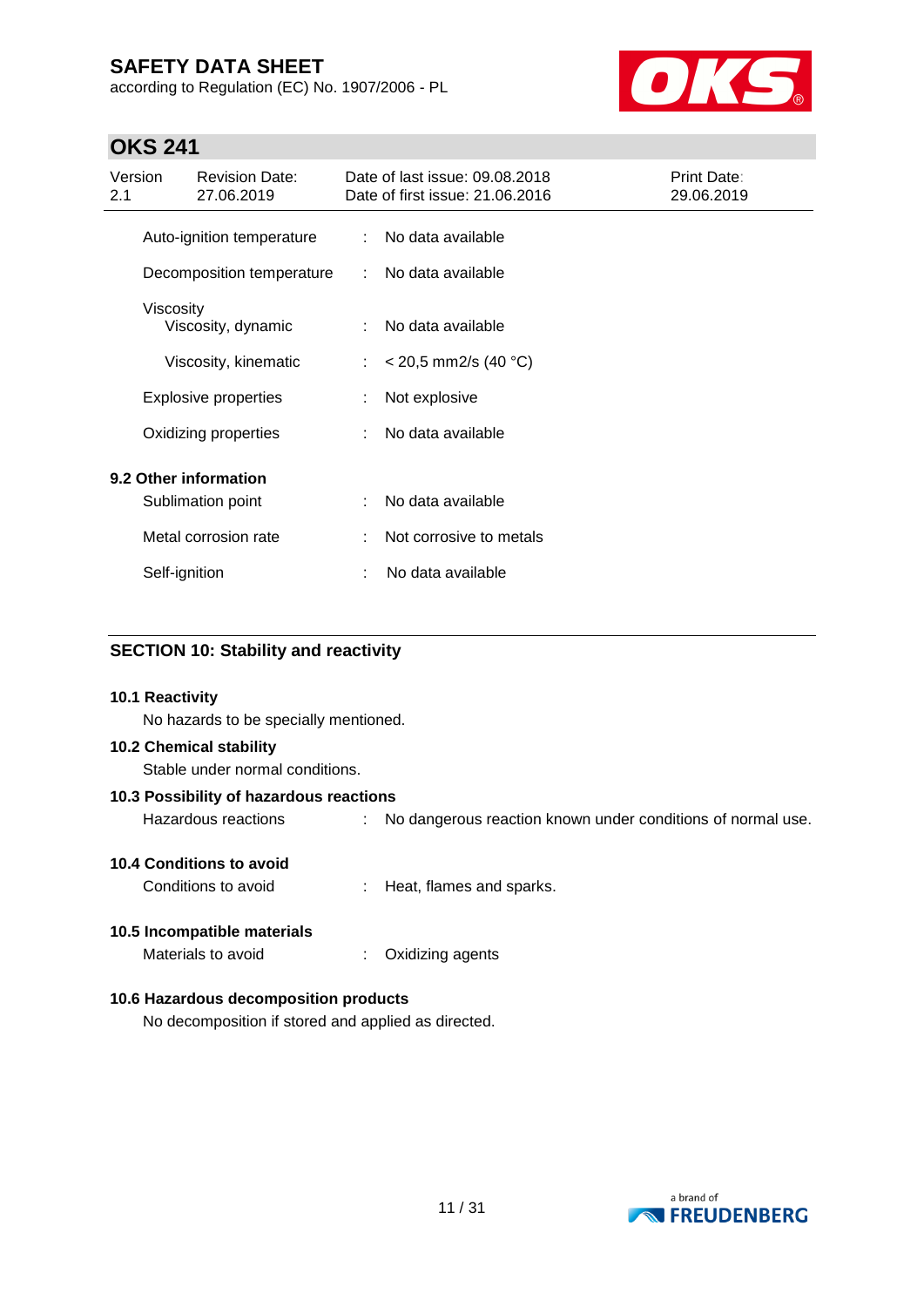according to Regulation (EC) No. 1907/2006 - PL

![](_page_11_Picture_2.jpeg)

# **OKS 241**

| Version | <b>Revision Date:</b> | Date of last issue: 09.08.2018  | <b>Print Date:</b> |
|---------|-----------------------|---------------------------------|--------------------|
| 2.1     | 27.06.2019            | Date of first issue: 21,06,2016 | 29.06.2019         |

### **SECTION 11: Toxicological information**

#### **11.1 Information on toxicological effects**

| <b>Acute toxicity</b>     |                                                                                                                                                                              |
|---------------------------|------------------------------------------------------------------------------------------------------------------------------------------------------------------------------|
| <b>Product:</b>           |                                                                                                                                                                              |
| Acute oral toxicity       | : Acute toxicity estimate: $> 2.000$ mg/kg<br>Method: Calculation method                                                                                                     |
|                           | Remarks: Effects due to ingestion may include:                                                                                                                               |
|                           | Symptoms: Central nervous system depression                                                                                                                                  |
| Acute inhalation toxicity | Acute toxicity estimate: $> 5$ mg/l<br>Exposure time: 4 h                                                                                                                    |
|                           | Test atmosphere: dust/mist                                                                                                                                                   |
|                           | Method: Calculation method                                                                                                                                                   |
|                           | Remarks: Respiration of solvent vapour may cause dizziness.                                                                                                                  |
|                           | Symptoms: Inhalation may provoke the following symptoms:,<br>Respiratory disorder, Dizziness, Drowsiness, Vomiting, Fa-<br>tigue, Vertigo, Central nervous system depression |
| Acute dermal toxicity     | : Remarks: Prolonged or repeated skin contact with liquid may<br>cause defatting resulting in drying, redness and possible blis-<br>tering.                                  |
|                           | Symptoms: Redness, Local irritation, Skin disorders                                                                                                                          |
| Components:               |                                                                                                                                                                              |
|                           | Naphtha (petroleum), hydrotreated light; Low boiling point hydrogen treated naphtha:                                                                                         |
| Acute oral toxicity<br>÷. | LD50 (Rat): $> 5.000$ mg/kg                                                                                                                                                  |
|                           | Method: OECD Test Guideline 401<br>GLP: yes                                                                                                                                  |

| Acute inhalation toxicity | : $LC50 (Rat): > 25,2 mg/l$<br>Exposure time: 4 h<br>Test atmosphere: vapour<br>Assessment: The substance or mixture has no acute inhala-<br>tion toxicity |
|---------------------------|------------------------------------------------------------------------------------------------------------------------------------------------------------|
| Acute dermal toxicity     | : LD50 (Rabbit): $> 2.000$ mg/kg<br>Method: OECD Test Guideline 402<br>GLP: yes                                                                            |

Assessment: The substance or mixture has no acute dermal

**copper flakes (coated with aliphatic acid):**

![](_page_11_Picture_10.jpeg)

toxicity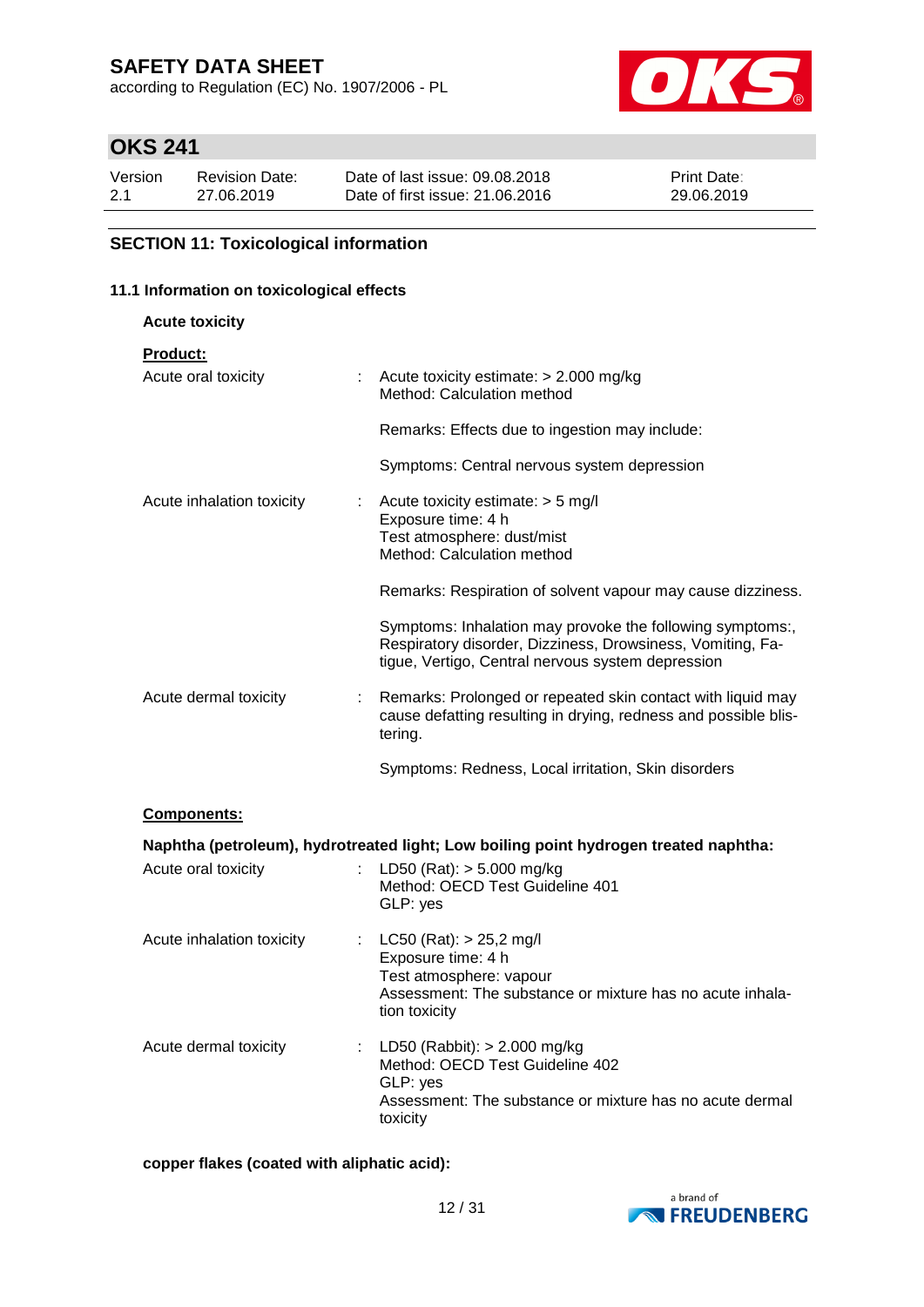according to Regulation (EC) No. 1907/2006 - PL

![](_page_12_Picture_2.jpeg)

# **OKS 241**

| Version<br>2.1 |           | <b>Revision Date:</b><br>27.06.2019 | Date of last issue: 09.08.2018<br>Date of first issue: 21.06.2016                                                                                                   | Print Date:<br>29.06.2019 |
|----------------|-----------|-------------------------------------|---------------------------------------------------------------------------------------------------------------------------------------------------------------------|---------------------------|
|                |           | Acute oral toxicity                 | Acute toxicity estimate: 500,0 mg/kg<br>Method: Converted acute toxicity point estimate                                                                             |                           |
|                |           |                                     | LD50 (Rat, male and female): 300 - 500 mg/kg<br>Method: OECD Test Guideline 423<br>Assessment: The component/mixture is moderately toxic after<br>single ingestion. |                           |
|                |           | Acute inhalation toxicity           | : $LC50$ (Rat, male): $0.7$ mg/l<br>Exposure time: 4 h<br>Test atmosphere: dust/mist<br>Method: OECD Test Guideline 403                                             |                           |
|                |           | Acute dermal toxicity               | : LD50 (Rat, male and female): $> 2.000$ mg/kg<br>Assessment: The substance or mixture has no acute dermal<br>toxicity                                              |                           |
|                | n-hexane: |                                     |                                                                                                                                                                     |                           |
|                |           | Acute oral toxicity                 | : LD50 (Rat): $>$ 5.000 mg/kg<br>Method: OECD Test Guideline 401                                                                                                    |                           |
|                |           | Acute inhalation toxicity           | : LC50 (Rat): 259,35 mg/l<br>Exposure time: 4 h<br>Test atmosphere: vapour<br>Method: OECD Test Guideline 403                                                       |                           |
|                |           | Acute dermal toxicity               | : LD50 (Rabbit): 3.350 mg/kg<br>Method: OECD Test Guideline 402<br>Assessment: The substance or mixture has no acute dermal<br>toxicity                             |                           |
|                |           | amines, hydrogenated tallow alkyl:  |                                                                                                                                                                     |                           |
|                |           | Acute oral toxicity                 | LD50 (Rat): $> 2.000$ mg/kg<br>Method: OECD Test Guideline 401<br>GLP: yes<br>Assessment: The substance or mixture has no acute oral tox-<br>icity                  |                           |
|                |           | Acute dermal toxicity               | LD50 (Rat): > 2.000 mg/kg<br>Method: OECD Test Guideline 402<br>GLP: yes                                                                                            |                           |
|                |           | dimethyl ether:                     |                                                                                                                                                                     |                           |
|                |           | Acute inhalation toxicity           | : LC50 (Rat): 309 mg/l<br>Exposure time: 4 h<br>Test atmosphere: gas                                                                                                |                           |
|                |           | n-butyl acetate:                    |                                                                                                                                                                     |                           |
|                |           | Acute oral toxicity                 | LD50 Oral (Rat): 10.760 mg/kg                                                                                                                                       |                           |

![](_page_12_Picture_5.jpeg)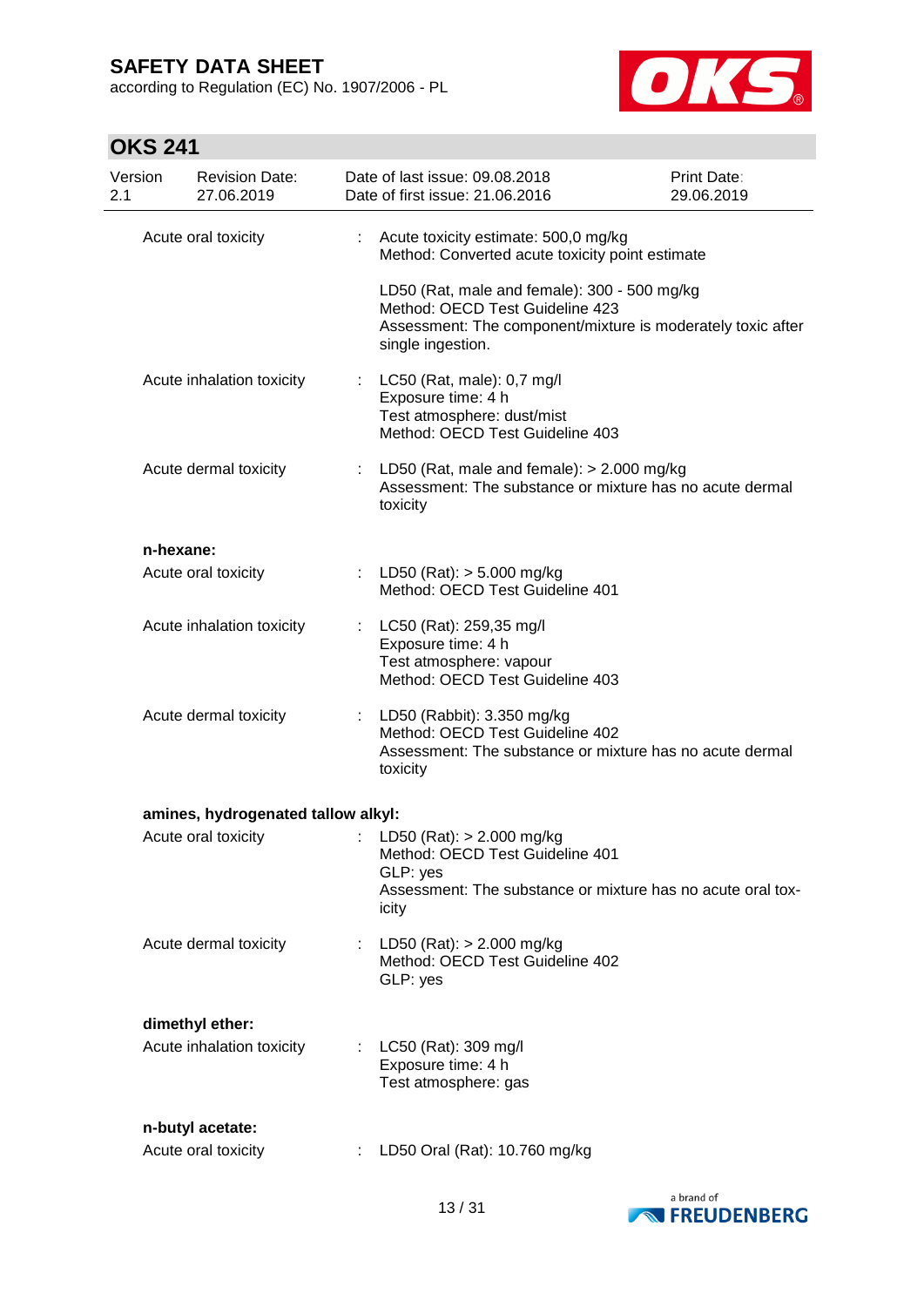according to Regulation (EC) No. 1907/2006 - PL

![](_page_13_Picture_2.jpeg)

## **OKS 241**

| Version<br>2.1 | <b>Revision Date:</b><br>27.06.2019 | Date of last issue: 09.08.2018<br>Date of first issue: 21,06,2016                                                                                                                                         | Print Date:<br>29.06.2019 |
|----------------|-------------------------------------|-----------------------------------------------------------------------------------------------------------------------------------------------------------------------------------------------------------|---------------------------|
| tin:           | Acute oral toxicity                 | : LD50 (Rat): $> 2.000$ mg/kg<br>Method: OECD Test Guideline 423<br>GLP: yes<br>Assessment: The substance or mixture has no acute oral tox-<br>icity                                                      |                           |
|                | Acute inhalation toxicity           | : $LC50 (Rat): > 5 mg/l$<br>Exposure time: 4 h<br>Test atmosphere: dust/mist<br>Method: OECD Test Guideline 403<br>GLP: yes<br>Assessment: The substance or mixture has no acute inhala-<br>tion toxicity |                           |
|                | Acute dermal toxicity               | : LD50 (Rat): $> 2.000$ mg/kg<br>Method: OECD Test Guideline 402<br>GLP: yes<br>Assessment: The substance or mixture has no acute dermal<br>toxicity                                                      |                           |
|                | molybdenum disulphide:              |                                                                                                                                                                                                           |                           |
|                | Acute oral toxicity                 | : LD50 (Rat): $> 5.000$ mg/kg                                                                                                                                                                             |                           |
|                | Acute dermal toxicity               | : LD50 (Rat): $> 16.000$ mg/kg                                                                                                                                                                            |                           |

### **Skin corrosion/irritation**

### **Product:**

Remarks: Irritating to skin.

#### **Components:**

#### **Naphtha (petroleum), hydrotreated light; Low boiling point hydrogen treated naphtha:**

Species: Rabbit Assessment: Irritating to skin. Method: OECD Test Guideline 404 Result: Irritating to skin. GLP: yes

#### **n-hexane:**

Species: Rabbit Assessment: Irritating to skin. Method: OECD Test Guideline 404 Result: Irritating to skin.

#### **amines, hydrogenated tallow alkyl:**

Species: Rabbit Assessment: Irritating to skin.

![](_page_13_Picture_15.jpeg)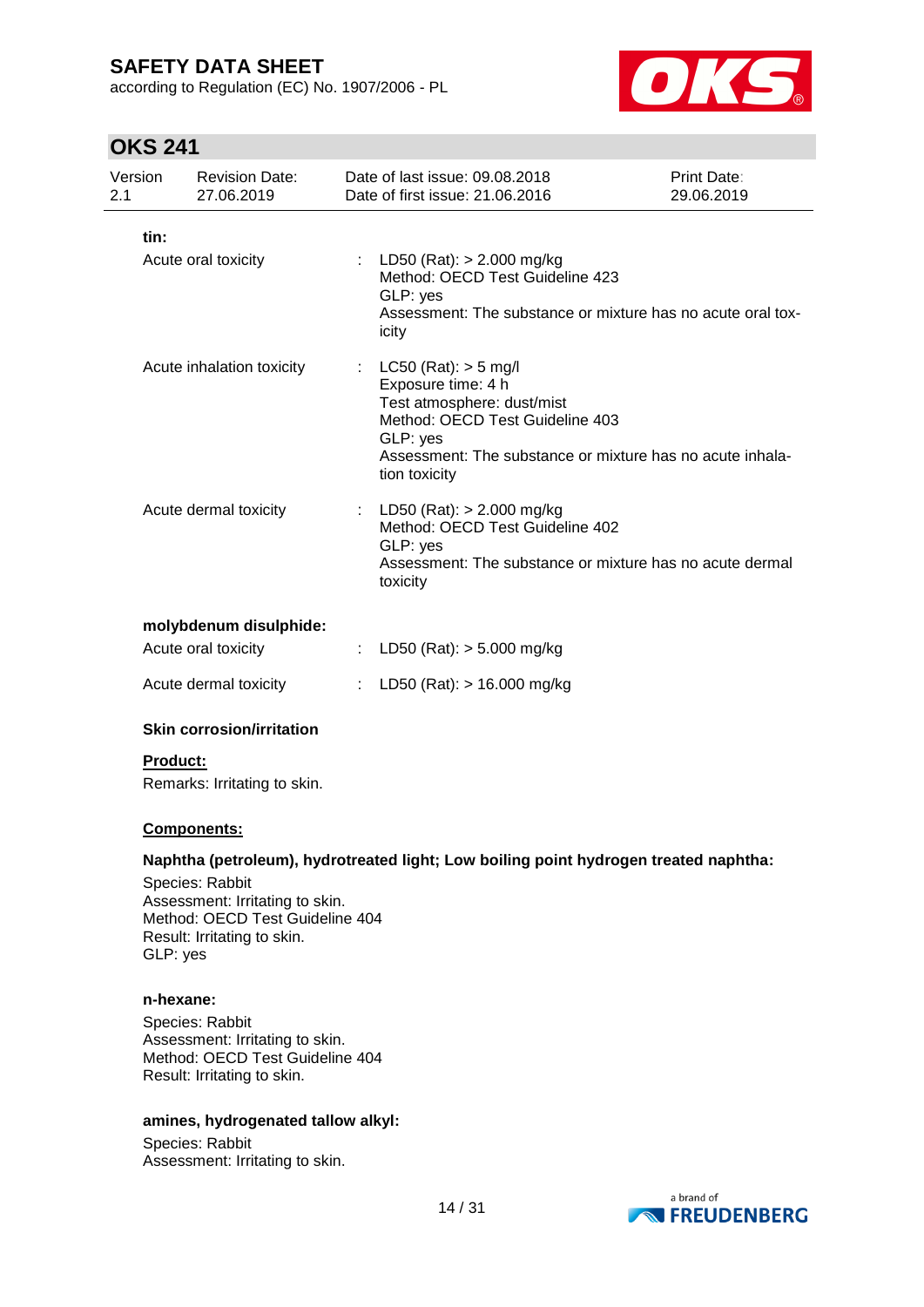according to Regulation (EC) No. 1907/2006 - PL

![](_page_14_Picture_2.jpeg)

## **OKS 241**

| Version | <b>Revision Date:</b> | Date of last issue: 09.08.2018  | <b>Print Date:</b> |
|---------|-----------------------|---------------------------------|--------------------|
| 2.1     | 27.06.2019            | Date of first issue: 21.06.2016 | 29.06.2019         |

Method: OECD Test Guideline 404 Result: Irritating to skin. Remarks: Irritating to skin.

#### **dimethyl ether:**

Assessment: No skin irritation Result: No skin irritation

#### **n-butyl acetate:**

Result: Repeated exposure may cause skin dryness or cracking.

#### **tin:**

Assessment: No skin irritation Result: No skin irritation

#### **molybdenum disulphide:**

Assessment: No skin irritation Result: No skin irritation

#### **Serious eye damage/eye irritation**

#### **Product:**

Remarks: Contact with eyes may cause irritation.

#### **Components:**

### **Naphtha (petroleum), hydrotreated light; Low boiling point hydrogen treated naphtha:**

Species: Rabbit Assessment: No eye irritation Method: OECD Test Guideline 405 Result: No eye irritation GLP: yes

#### **copper flakes (coated with aliphatic acid):**

Result: Eye irritation

#### **n-hexane:**

Species: Rabbit Assessment: No eye irritation Method: OECD Test Guideline 405 Result: No eye irritation

#### **amines, hydrogenated tallow alkyl:**

Species: Rabbit Assessment: Risk of serious damage to eyes. Method: OECD Test Guideline 405

![](_page_14_Picture_26.jpeg)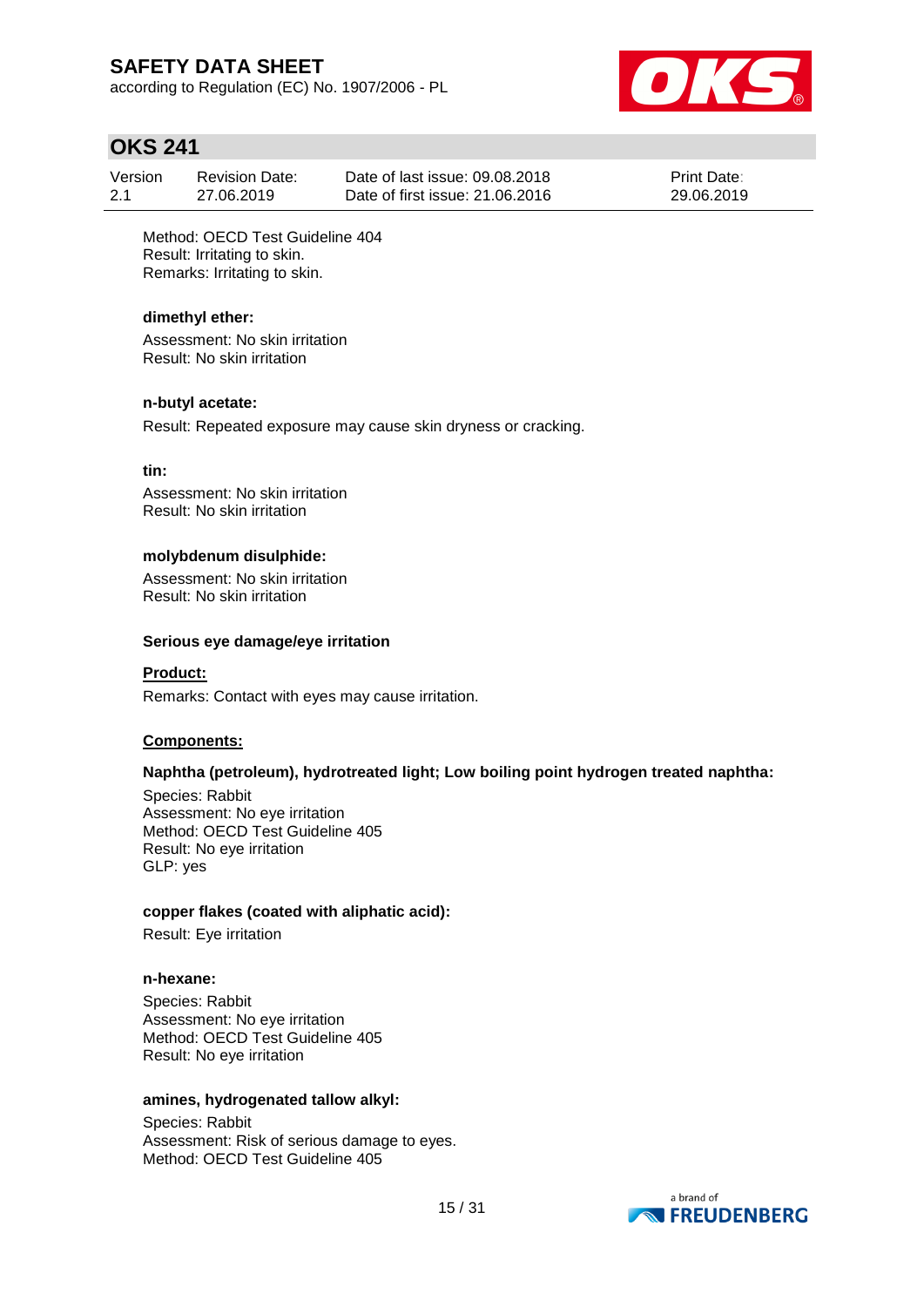according to Regulation (EC) No. 1907/2006 - PL

![](_page_15_Picture_2.jpeg)

## **OKS 241**

| Version | Revision Date: | Date of last issue: 09.08.2018  | <b>Print Date:</b> |
|---------|----------------|---------------------------------|--------------------|
| 2.1     | 27.06.2019     | Date of first issue: 21,06,2016 | 29.06.2019         |

Result: Risk of serious damage to eyes. GLP: yes

#### **dimethyl ether:**

Assessment: No eye irritation Result: No eye irritation

#### **tin:**

Assessment: No eye irritation Result: No eye irritation

#### **molybdenum disulphide:**

Assessment: No eye irritation Result: No eye irritation

#### **Respiratory or skin sensitisation**

#### **Product:**

Remarks: This information is not available.

#### **Components:**

#### **Naphtha (petroleum), hydrotreated light; Low boiling point hydrogen treated naphtha:**

Test Type: Buehler Test Species: Guinea pig Assessment: Does not cause skin sensitisation. Method: OECD Test Guideline 406 Result: Does not cause skin sensitisation. GLP: yes

#### **n-hexane:**

Species: Mouse Assessment: Does not cause skin sensitisation. Result: Does not cause skin sensitisation.

#### **amines, hydrogenated tallow alkyl:**

Test Type: Maximisation Test Species: Guinea pig Assessment: Does not cause skin sensitisation. Method: OECD Test Guideline 406 Result: Does not cause skin sensitisation.

#### **dimethyl ether:**

Assessment: Does not cause skin sensitisation. Result: Does not cause skin sensitisation.

![](_page_15_Picture_24.jpeg)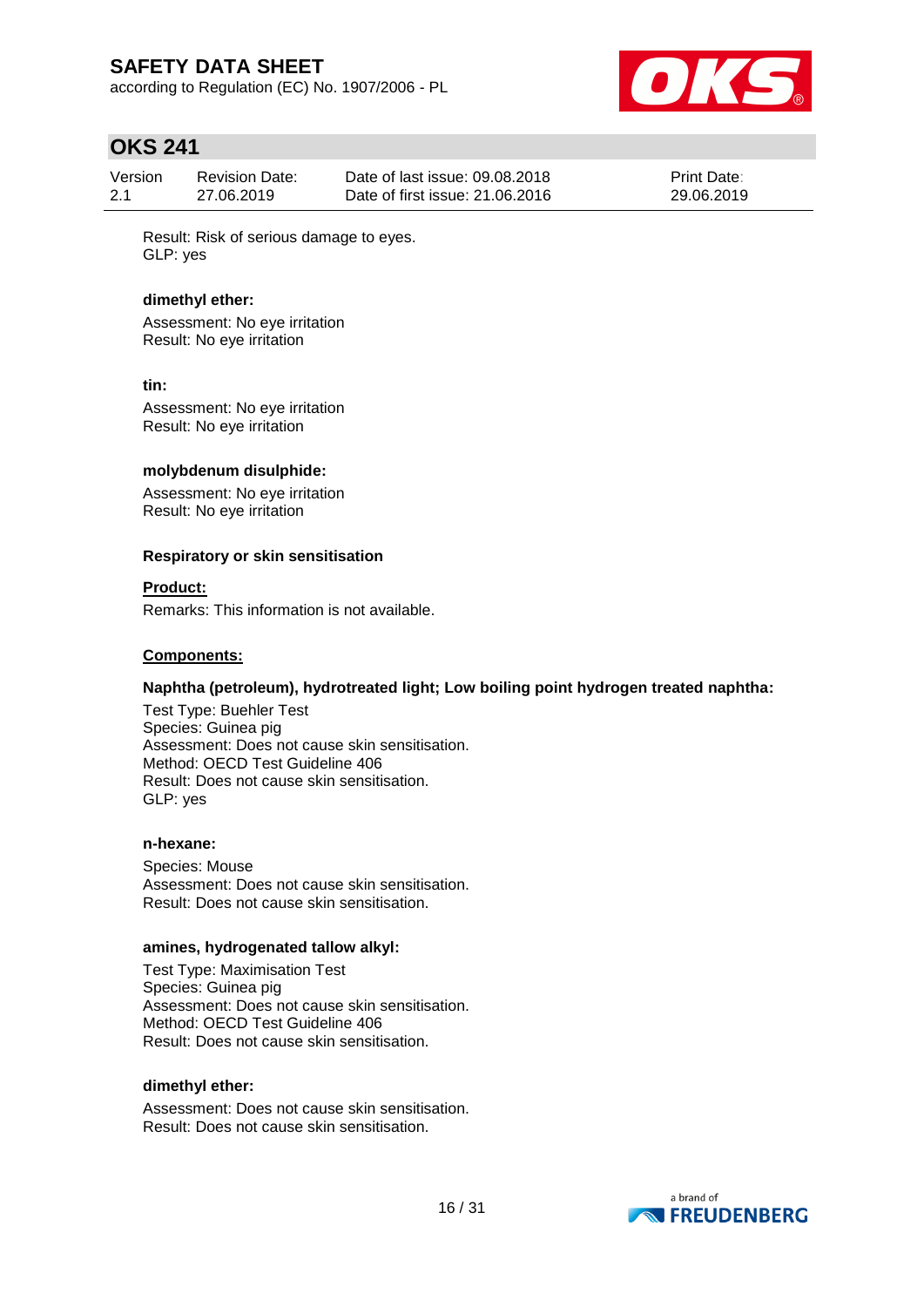according to Regulation (EC) No. 1907/2006 - PL

![](_page_16_Picture_2.jpeg)

# **OKS 241**

| 2.1 | Version                                                                                                                | <b>Revision Date:</b><br>27.06.2019                                                              |                             | Date of last issue: 09.08.2018<br>Date of first issue: 21.06.2016                                                                            | <b>Print Date:</b><br>29.06.2019 |  |  |  |
|-----|------------------------------------------------------------------------------------------------------------------------|--------------------------------------------------------------------------------------------------|-----------------------------|----------------------------------------------------------------------------------------------------------------------------------------------|----------------------------------|--|--|--|
|     | molybdenum disulphide:<br>Assessment: Does not cause skin sensitisation.<br>Result: Does not cause skin sensitisation. |                                                                                                  |                             |                                                                                                                                              |                                  |  |  |  |
|     | Germ cell mutagenicity                                                                                                 |                                                                                                  |                             |                                                                                                                                              |                                  |  |  |  |
|     | Product:                                                                                                               |                                                                                                  |                             |                                                                                                                                              |                                  |  |  |  |
|     |                                                                                                                        | Genotoxicity in vitro                                                                            |                             | : Remarks: No data available                                                                                                                 |                                  |  |  |  |
|     |                                                                                                                        | Genotoxicity in vivo                                                                             | $\mathcal{L}^{\mathcal{L}}$ | Remarks: No data available                                                                                                                   |                                  |  |  |  |
|     |                                                                                                                        | Components:                                                                                      |                             |                                                                                                                                              |                                  |  |  |  |
|     |                                                                                                                        | dimethyl ether:                                                                                  |                             |                                                                                                                                              |                                  |  |  |  |
|     |                                                                                                                        | Genotoxicity in vitro                                                                            |                             | : Test Type: Ames test<br>Method: OECD Test Guideline 471<br>Result: negative                                                                |                                  |  |  |  |
|     |                                                                                                                        | Genotoxicity in vivo                                                                             |                             | Species: Drosophila melanogaster (vinegar fly)<br>Application Route: inhalation (gas)<br>Method: OECD Test Guideline 477<br>Result: negative |                                  |  |  |  |
|     |                                                                                                                        | molybdenum disulphide:                                                                           |                             |                                                                                                                                              |                                  |  |  |  |
|     | sessment                                                                                                               |                                                                                                  |                             | Germ cell mutagenicity-As- : Animal testing did not show any mutagenic effects.                                                              |                                  |  |  |  |
|     |                                                                                                                        | Carcinogenicity                                                                                  |                             |                                                                                                                                              |                                  |  |  |  |
|     | Product:                                                                                                               | Remarks: No data available                                                                       |                             |                                                                                                                                              |                                  |  |  |  |
|     |                                                                                                                        | Components:                                                                                      |                             |                                                                                                                                              |                                  |  |  |  |
|     |                                                                                                                        | dimethyl ether:                                                                                  |                             |                                                                                                                                              |                                  |  |  |  |
|     | Species: Rat<br>47 mg/l                                                                                                | Application Route: inhalation (gas)<br>Exposure time: 2 Years<br>Method: OECD Test Guideline 453 |                             |                                                                                                                                              |                                  |  |  |  |
|     |                                                                                                                        | Result: negative                                                                                 |                             |                                                                                                                                              |                                  |  |  |  |
|     | ment                                                                                                                   | molybdenum disulphide:                                                                           |                             | Carcinogenicity - Assess- : No evidence of carcinogenicity in animal studies.                                                                |                                  |  |  |  |

![](_page_16_Picture_5.jpeg)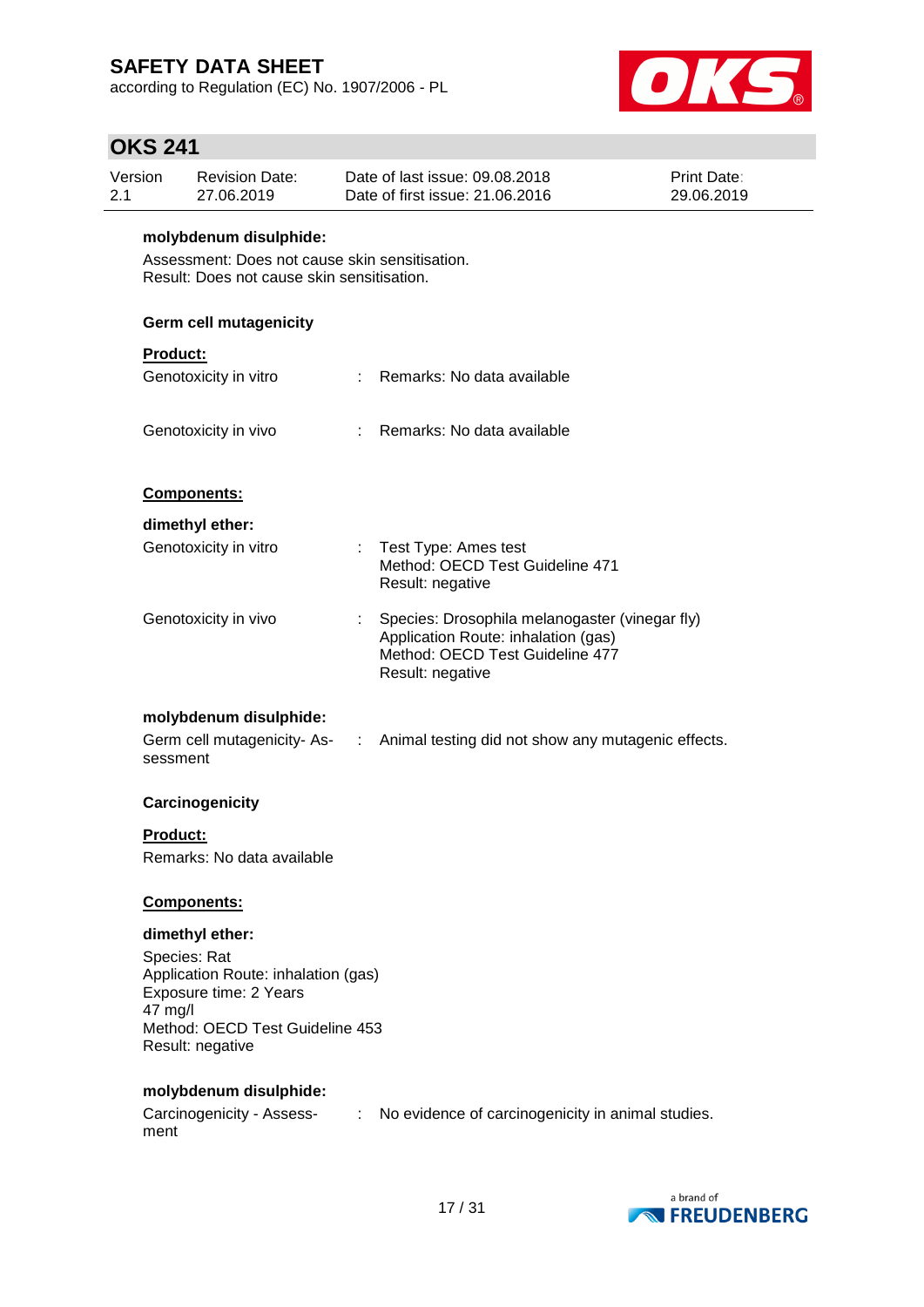according to Regulation (EC) No. 1907/2006 - PL

![](_page_17_Picture_2.jpeg)

## **OKS 241**

| Version<br>2.1 |                 | <b>Revision Date:</b><br>27.06.2019 | Date of last issue: 09.08.2018<br>Date of first issue: 21.06.2016                   | Print Date:<br>29.06.2019 |
|----------------|-----------------|-------------------------------------|-------------------------------------------------------------------------------------|---------------------------|
|                |                 | <b>Reproductive toxicity</b>        |                                                                                     |                           |
|                | <b>Product:</b> |                                     |                                                                                     |                           |
|                |                 | Effects on fertility                | : Remarks: No data available                                                        |                           |
|                | ment            |                                     | Effects on foetal develop- : Remarks: No data available                             |                           |
|                |                 | Components:                         |                                                                                     |                           |
|                | n-hexane:       |                                     |                                                                                     |                           |
|                | sessment        | Reproductive toxicity - As-         | : Suspected human reproductive toxicant                                             |                           |
|                |                 | dimethyl ether:                     |                                                                                     |                           |
|                | sessment        |                                     | Reproductive toxicity - As- : Animal testing did not show any effects on fertility. |                           |
|                |                 | STOT - single exposure              |                                                                                     |                           |

#### **Components:**

### **Naphtha (petroleum), hydrotreated light; Low boiling point hydrogen treated naphtha:**

Exposure routes: Inhalation Target Organs: Central nervous system Assessment: May cause drowsiness or dizziness.

#### **n-hexane:**

Exposure routes: Inhalation Target Organs: Central nervous system Assessment: The substance or mixture is classified as specific target organ toxicant, single exposure, category 3 with narcotic effects.

#### **n-butyl acetate:**

Exposure routes: Inhalation Assessment: May cause drowsiness or dizziness.

#### **molybdenum disulphide:**

Assessment: The substance or mixture is not classified as specific target organ toxicant, single exposure.

#### **STOT - repeated exposure**

#### **Components:**

**n-hexane:** Exposure routes: Inhalation Target Organs: Central nervous system

![](_page_17_Picture_17.jpeg)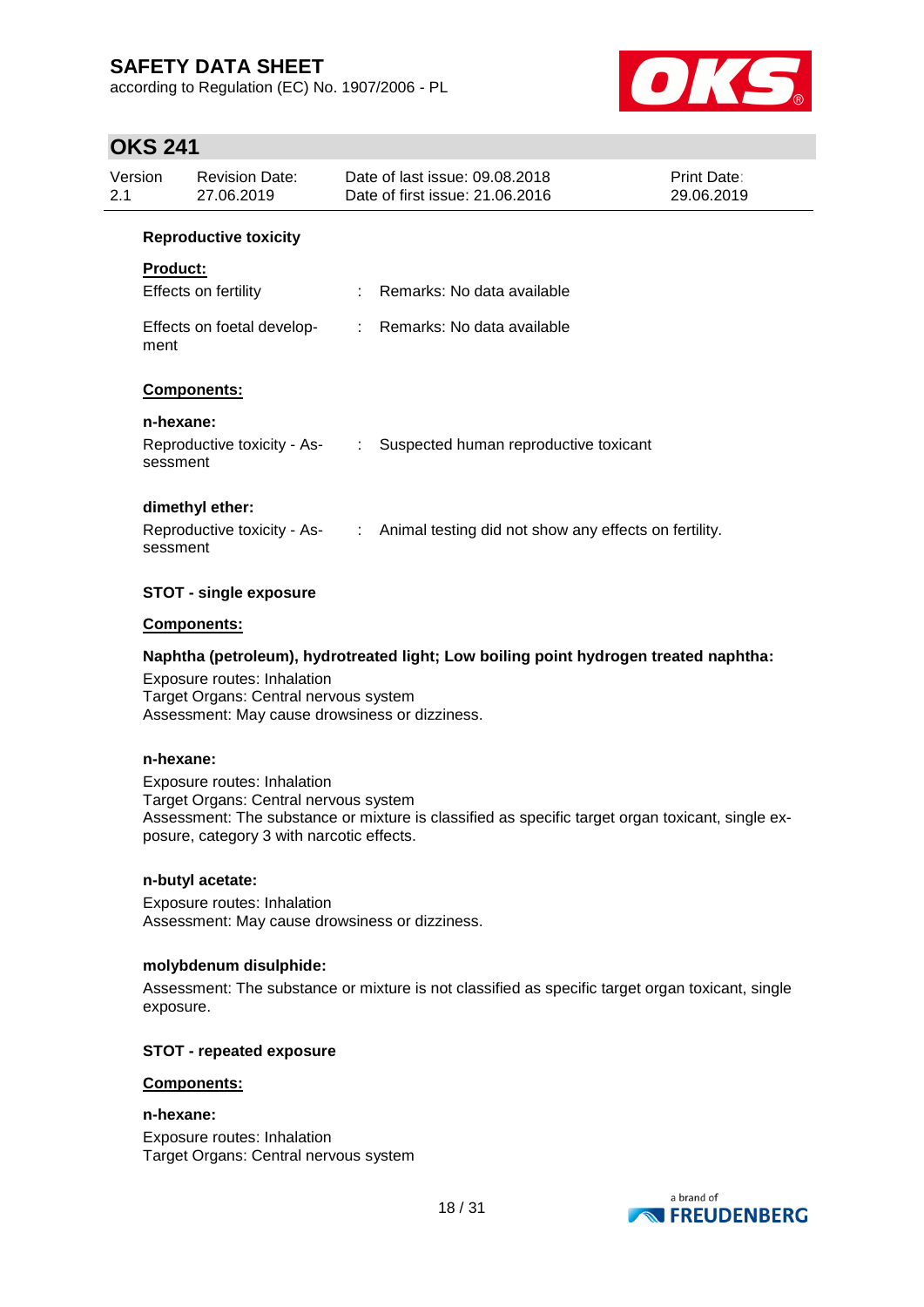according to Regulation (EC) No. 1907/2006 - PL

![](_page_18_Picture_2.jpeg)

## **OKS 241**

| Version | <b>Revision Date:</b> | Date of last issue: 09.08.2018  | <b>Print Date:</b> |
|---------|-----------------------|---------------------------------|--------------------|
| 2.1     | 27.06.2019            | Date of first issue: 21,06,2016 | 29.06.2019         |

Assessment: The substance or mixture is classified as specific target organ toxicant, repeated exposure, category 2.

#### **amines, hydrogenated tallow alkyl:**

Exposure routes: Ingestion Target Organs: Liver, Gastro-intestinal system, Immune system Assessment: The substance or mixture is classified as specific target organ toxicant, repeated exposure, category 2.

#### **molybdenum disulphide:**

Assessment: The substance or mixture is not classified as specific target organ toxicant, repeated exposure.

#### **Repeated dose toxicity**

#### **Product:**

Remarks: This information is not available.

#### **Aspiration toxicity**

#### **Product:**

May be fatal if swallowed and enters airways.

May be fatal if swallowed and enters airways.

#### **Components:**

### **Naphtha (petroleum), hydrotreated light; Low boiling point hydrogen treated naphtha:**

May be fatal if swallowed and enters airways.

#### **n-hexane:**

May be fatal if swallowed and enters airways.

#### **amines, hydrogenated tallow alkyl:**

May be fatal if swallowed and enters airways.

**dimethyl ether:**

No aspiration toxicity classification

### **Further information**

#### **Product:**

Remarks: Ingestion causes irritation of upper respiratory system and gastrointestinal disturbance.

![](_page_18_Picture_29.jpeg)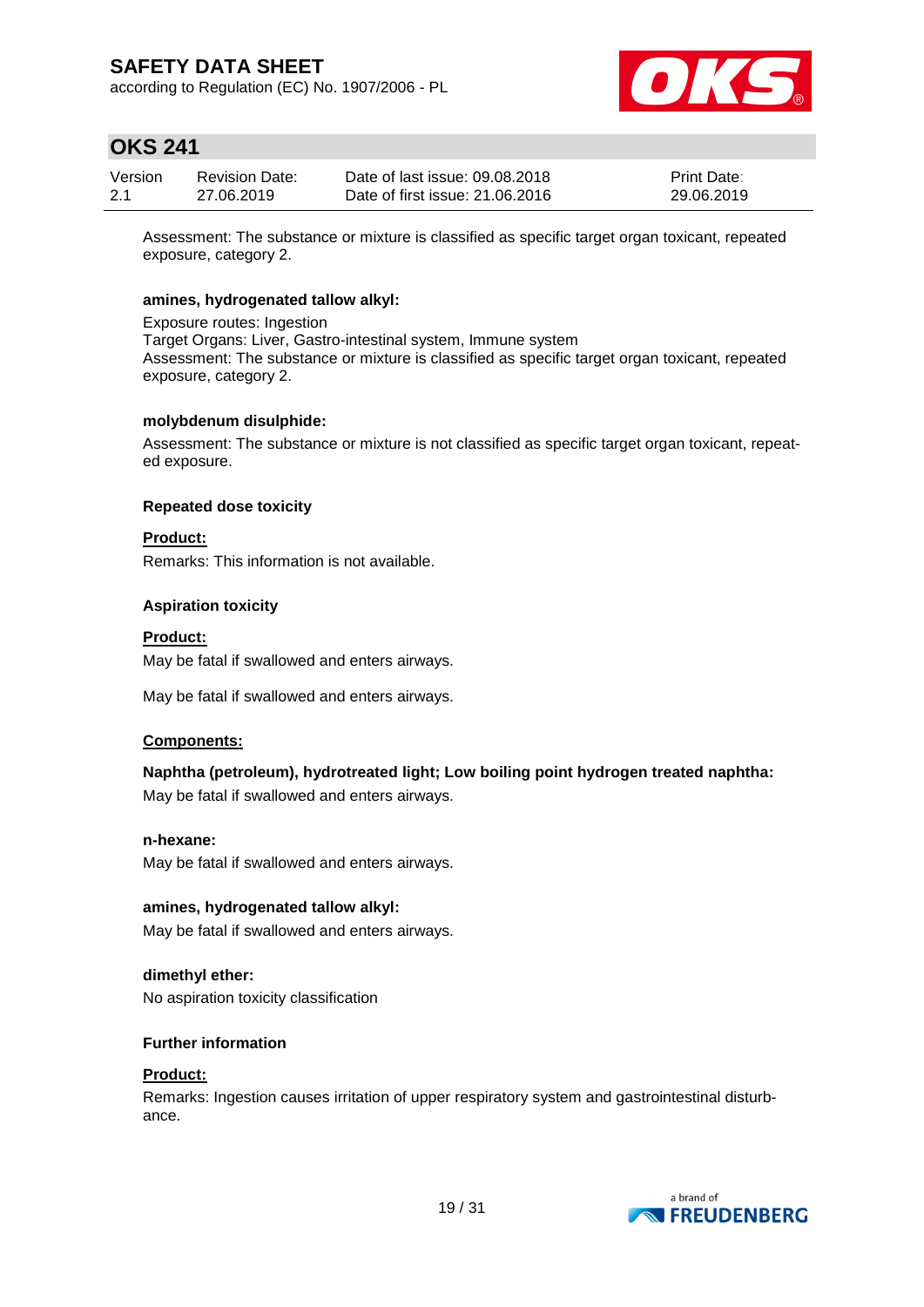according to Regulation (EC) No. 1907/2006 - PL

![](_page_19_Picture_2.jpeg)

# **OKS 241**

| Version | Revision Date: | Date of last issue: 09.08.2018  | <b>Print Date:</b> |
|---------|----------------|---------------------------------|--------------------|
| 2.1     | 27.06.2019     | Date of first issue: 21,06,2016 | 29.06.2019         |

#### **Components:**

#### **molybdenum disulphide:**

Remarks: Information given is based on data on the components and the toxicology of similar products.

### **SECTION 12: Ecological information**

### **12.1 Toxicity**

| <b>Product:</b>                                                                     |   |                                           |
|-------------------------------------------------------------------------------------|---|-------------------------------------------|
| Toxicity to fish                                                                    |   | Remarks: Very toxic to aquatic organisms. |
| Toxicity to daphnia and other : Remarks: No data available<br>aquatic invertebrates |   |                                           |
| Toxicity to algae                                                                   |   | Remarks: No data available                |
| Toxicity to microorganisms                                                          | ÷ | Remarks: No data available                |

#### **Components:**

| Naphtha (petroleum), hydrotreated light; Low boiling point hydrogen treated naphtha: |                                                                                                                                                                 |  |  |  |  |
|--------------------------------------------------------------------------------------|-----------------------------------------------------------------------------------------------------------------------------------------------------------------|--|--|--|--|
| Toxicity to fish                                                                     | : LC50 (Oncorhynchus mykiss (rainbow trout)): 10 mg/l<br>Exposure time: 96 h<br>Test Type: semi-static test<br>Method: OECD Test Guideline 203<br>GLP: yes      |  |  |  |  |
| aquatic invertebrates                                                                | Toxicity to daphnia and other : EC50 (Daphnia magna (Water flea)): 4,5 mg/l<br>Exposure time: 48 h<br>Test Type: static test<br>Method: OECD Test Guideline 202 |  |  |  |  |
| Toxicity to algae                                                                    | EC50 (Pseudokirchneriella subcapitata (green algae)): 3,1<br>mg/l<br>Exposure time: 72 h<br>Test Type: static test                                              |  |  |  |  |
| <b>Ecotoxicology Assessment</b>                                                      |                                                                                                                                                                 |  |  |  |  |
| Short-term (acute) aquatic : Toxic to aquatic life.<br>hazard                        |                                                                                                                                                                 |  |  |  |  |
| Long-term (chronic) aquatic<br>$\mathcal{X}^{\mathcal{A}}$<br>hazard                 | Toxic to aquatic life with long lasting effects.                                                                                                                |  |  |  |  |

![](_page_19_Picture_13.jpeg)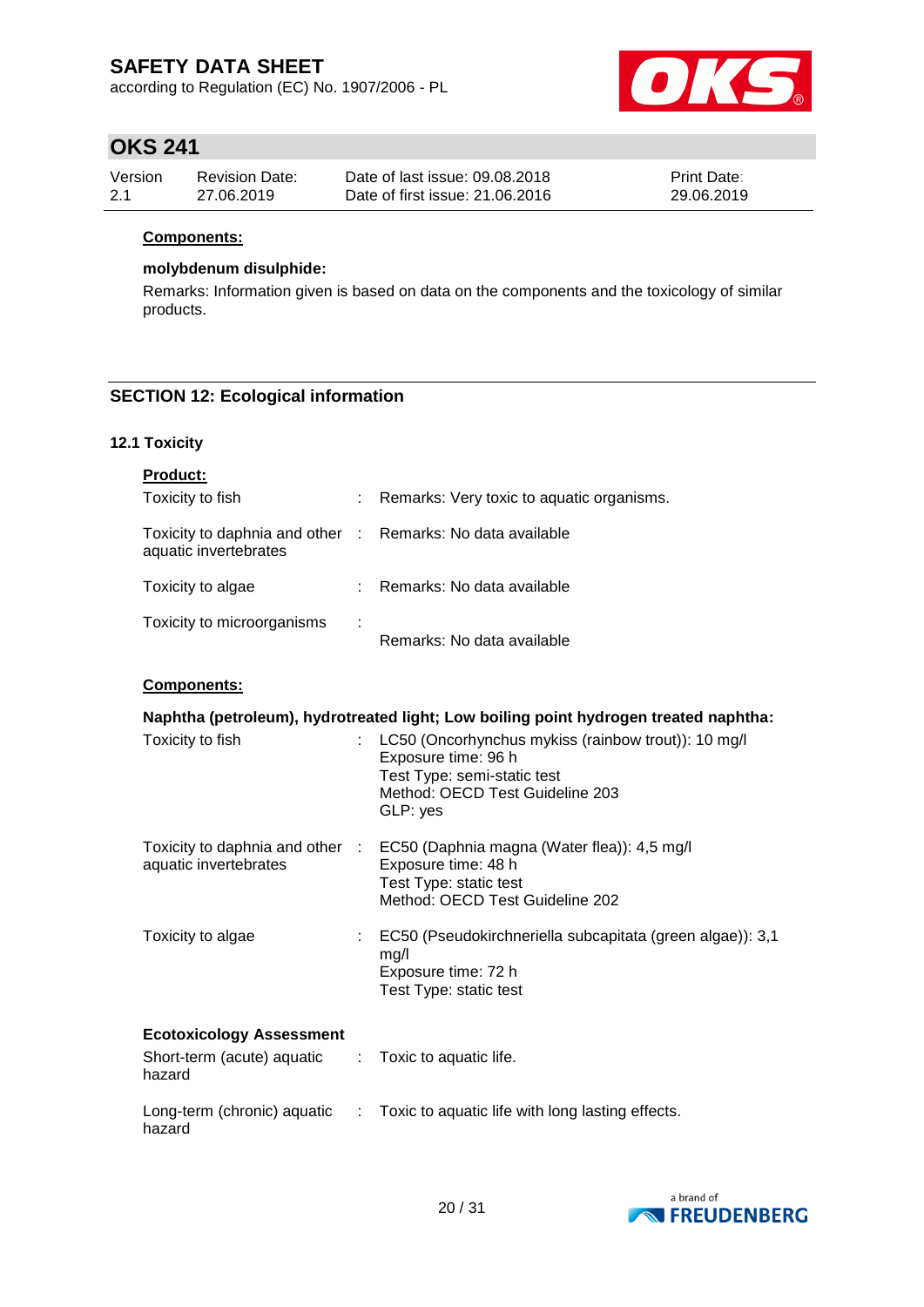according to Regulation (EC) No. 1907/2006 - PL

![](_page_20_Picture_2.jpeg)

## **OKS 241**

| 2.1 | Version   | <b>Revision Date:</b><br>27.06.2019                      |    | Date of last issue: 09.08.2018<br>Date of first issue: 21.06.2016                                                             | Print Date:<br>29.06.2019 |
|-----|-----------|----------------------------------------------------------|----|-------------------------------------------------------------------------------------------------------------------------------|---------------------------|
|     |           | copper flakes (coated with aliphatic acid):              |    |                                                                                                                               |                           |
|     |           | M-Factor (Short-term (acute) :<br>aquatic hazard)        |    | 10                                                                                                                            |                           |
|     |           | M-Factor (Long-term (chron- : 1<br>ic) aquatic hazard)   |    |                                                                                                                               |                           |
|     |           | <b>Ecotoxicology Assessment</b>                          |    |                                                                                                                               |                           |
|     | hazard    | Short-term (acute) aquatic                               |    | : Very toxic to aquatic life.                                                                                                 |                           |
|     | hazard    |                                                          |    | Long-term (chronic) aquatic : Very toxic to aquatic life with long lasting effects.                                           |                           |
|     | n-hexane: |                                                          |    |                                                                                                                               |                           |
|     |           | Toxicity to fish                                         |    | : LC50 (Oncorhynchus mykiss (rainbow trout)): 12,51 mg/l<br>Exposure time: 96 h                                               |                           |
|     |           | aquatic invertebrates                                    |    | Toxicity to daphnia and other : EC50 (Daphnia magna (Water flea)): 21,85 mg/l<br>Exposure time: 48 h                          |                           |
|     |           | Toxicity to algae                                        | ÷. | ErC50 (Pseudokirchneriella subcapitata (green algae)): 9,285<br>mg/l<br>Exposure time: 72 h                                   |                           |
|     |           | amines, hydrogenated tallow alkyl:                       |    |                                                                                                                               |                           |
|     |           | Toxicity to fish                                         |    | LC50 (Danio rerio (zebra fish)): 0,88 mg/l<br>Exposure time: 96 h<br>Method: OECD Test Guideline 203<br>GLP: yes              |                           |
|     |           |                                                          |    | Remarks: Very toxic to aquatic organisms, may cause long-<br>term adverse effects in the aquatic environment.                 |                           |
|     |           | Toxicity to daphnia and other :<br>aquatic invertebrates |    | EC50 (Daphnia magna (Water flea)): 0,13 mg/l<br>Exposure time: 48 h<br>Method: OECD Test Guideline 202<br>GLP: yes            |                           |
|     |           | Toxicity to algae                                        |    | EC50 (Desmodesmus subspicatus (green algae)): 0,12 mg/l<br>Exposure time: 72 h<br>Method: OECD Test Guideline 201<br>GLP: yes |                           |
|     |           | M-Factor (Short-term (acute) :<br>aquatic hazard)        |    | 10                                                                                                                            |                           |
|     |           | M-Factor (Long-term (chron-<br>ic) aquatic hazard)       |    | 10                                                                                                                            |                           |

![](_page_20_Picture_5.jpeg)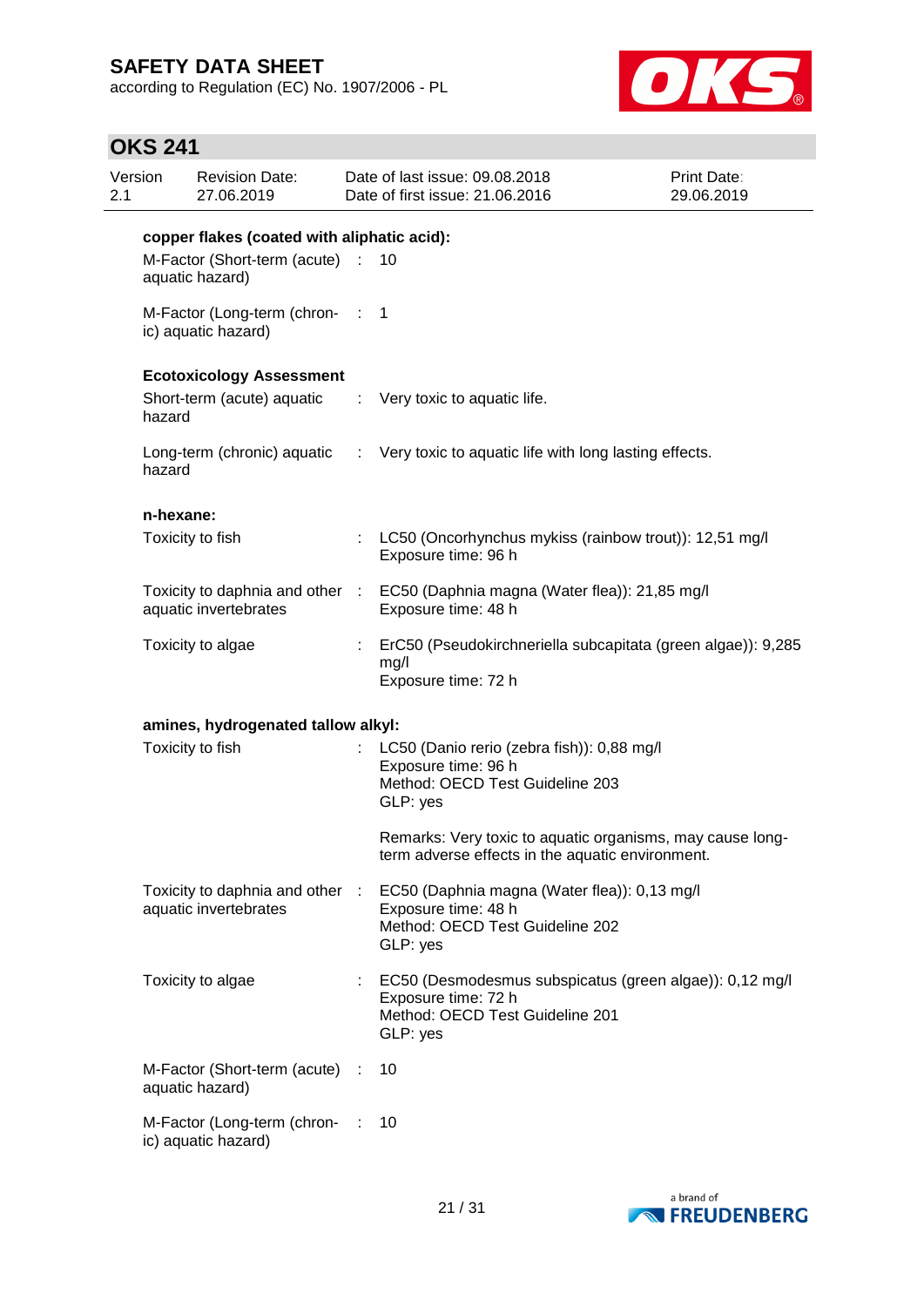according to Regulation (EC) No. 1907/2006 - PL

![](_page_21_Picture_2.jpeg)

## **OKS 241**

| Version<br>2.1 |        | <b>Revision Date:</b><br>27.06.2019                      | Date of last issue: 09.08.2018<br>Date of first issue: 21.06.2016                                                                                                                                             | Print Date:<br>29.06.2019 |
|----------------|--------|----------------------------------------------------------|---------------------------------------------------------------------------------------------------------------------------------------------------------------------------------------------------------------|---------------------------|
|                |        | <b>Ecotoxicology Assessment</b>                          |                                                                                                                                                                                                               |                           |
|                | hazard | Short-term (acute) aquatic                               | $\therefore$ Very toxic to aquatic life.                                                                                                                                                                      |                           |
|                | hazard | Long-term (chronic) aquatic                              | : Very toxic to aquatic life with long lasting effects.                                                                                                                                                       |                           |
|                |        | dimethyl ether:                                          |                                                                                                                                                                                                               |                           |
|                |        | Toxicity to fish                                         | LC50 (Poecilia reticulata (guppy)): > 4.100 mg/l<br>Exposure time: 96 h<br>Test Type: semi-static test                                                                                                        |                           |
|                |        | aquatic invertebrates                                    | Toxicity to daphnia and other : EC50 (Daphnia magna (Water flea)): > 4.400 mg/l<br>Exposure time: 48 h<br>Test Type: static test                                                                              |                           |
|                |        | Toxicity to algae                                        | : EC50 (green algae): 154,9 mg/l<br>Exposure time: 96 h                                                                                                                                                       |                           |
|                | tin:   |                                                          |                                                                                                                                                                                                               |                           |
|                |        | Toxicity to fish                                         | : LC50 (Pimephales promelas (fathead minnow)): $> 0.0124$ mg/l<br>Exposure time: 96 h<br>Test Type: static test<br>Method: OECD Test Guideline 203<br>Remarks: No toxicity at the limit of solubility         |                           |
|                |        | Toxicity to algae                                        | EC50 (Pseudokirchneriella subcapitata (green algae)): ><br>0,0192 mg/l<br>Exposure time: 72 h<br>Test Type: static test<br>Method: OECD Test Guideline 201<br>Remarks: No toxicity at the limit of solubility |                           |
|                |        | molybdenum disulphide:                                   |                                                                                                                                                                                                               |                           |
|                |        | Toxicity to fish                                         | LC50 (Pimephales promelas (fathead minnow)): > 100 mg/l<br>Exposure time: 96 h                                                                                                                                |                           |
|                |        | Toxicity to daphnia and other :<br>aquatic invertebrates | EC50 (Daphnia magna (Water flea)): > 100 mg/l<br>Exposure time: 48 h                                                                                                                                          |                           |
|                |        | Toxicity to algae                                        | EC50 (Pseudokirchneriella subcapitata (green algae)): > 100<br>mg/l<br>Exposure time: 72 h                                                                                                                    |                           |

### **12.2 Persistence and degradability**

**Product:**

| Biodegradability                                         | : Remarks: No data available |
|----------------------------------------------------------|------------------------------|
| Physico-chemical removabil- : Remarks: No data available |                              |

![](_page_21_Picture_9.jpeg)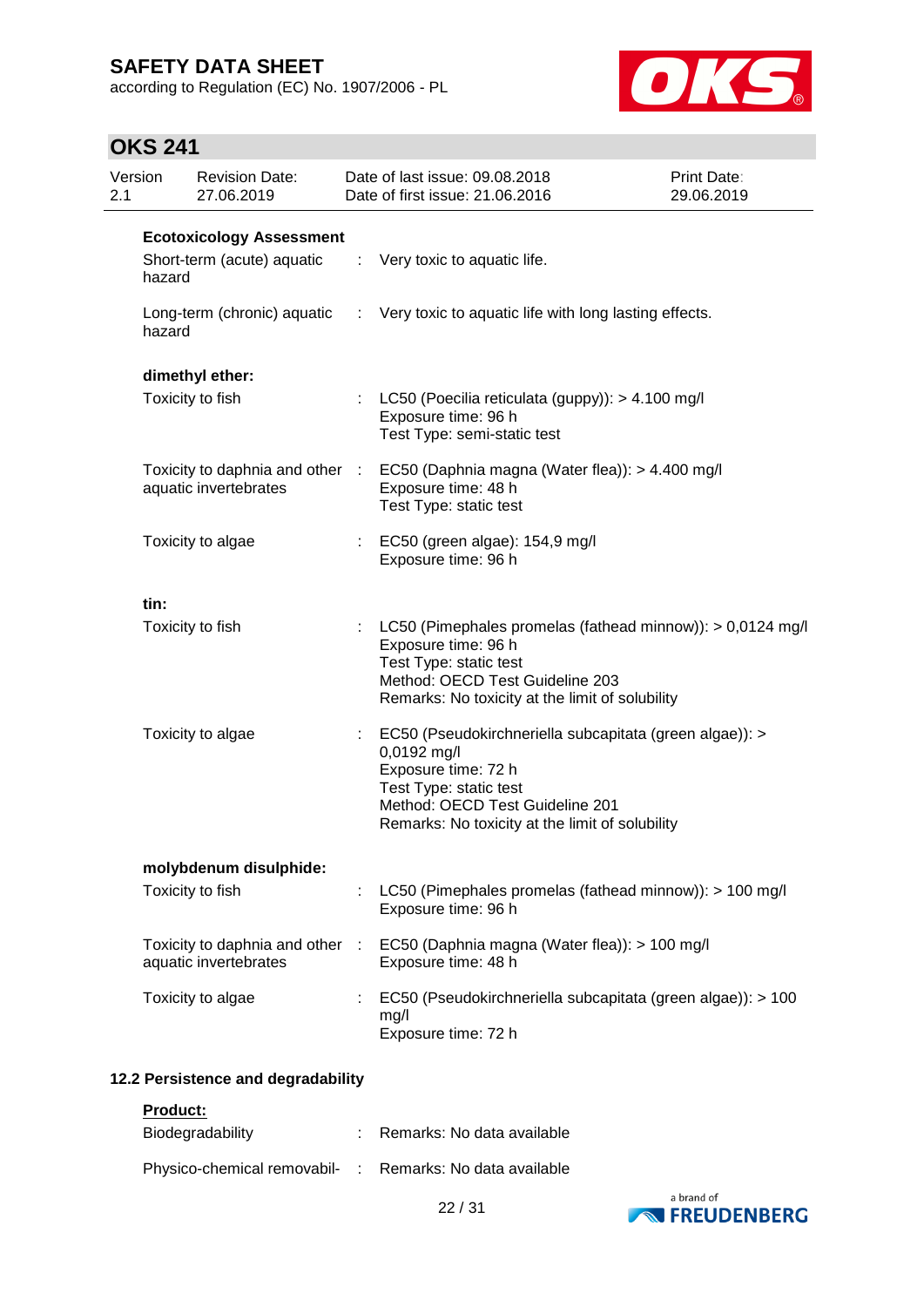according to Regulation (EC) No. 1907/2006 - PL

![](_page_22_Picture_2.jpeg)

# **OKS 241**

| Version | <b>Revision Date:</b> | Date of last issue: 09.08.2018  | <b>Print Date:</b> |
|---------|-----------------------|---------------------------------|--------------------|
| 2.1     | 27.06.2019            | Date of first issue: 21.06.2016 | 29.06.2019         |

ity

### **Components:**

| Biodegradability                            |  | Naphtha (petroleum), hydrotreated light; Low boiling point hydrogen treated naphtha:<br>Test Type: aerobic<br>Inoculum: activated sludge<br>Result: rapidly biodegradable<br>Biodegradation: 90,35 %<br>Exposure time: 28 d |  |  |
|---------------------------------------------|--|-----------------------------------------------------------------------------------------------------------------------------------------------------------------------------------------------------------------------------|--|--|
| copper flakes (coated with aliphatic acid): |  |                                                                                                                                                                                                                             |  |  |
| Biodegradability                            |  | Remarks: The methods for determining biodegradability are<br>not applicable to inorganic substances.                                                                                                                        |  |  |
| n-hexane:                                   |  |                                                                                                                                                                                                                             |  |  |
| Biodegradability                            |  | Test Type: aerobic<br>Inoculum: activated sludge<br>Result: rapidly biodegradable<br>Biodegradation: 21 %<br>Exposure time: 28 d<br>GLP: yes                                                                                |  |  |
| amines, hydrogenated tallow alkyl:          |  |                                                                                                                                                                                                                             |  |  |
| Biodegradability                            |  | Result: Readily biodegradable.<br>Method: OECD Test Guideline 301D                                                                                                                                                          |  |  |
| dimethyl ether:                             |  |                                                                                                                                                                                                                             |  |  |
| Biodegradability                            |  | Test Type: aerobic<br>Inoculum: activated sludge<br>Result: Not readily biodegradable.<br>Biodegradation: 5 %<br>Exposure time: 28 d<br>Method: OECD Test Guideline 301D                                                    |  |  |
| n-butyl acetate:                            |  |                                                                                                                                                                                                                             |  |  |
| Biodegradability                            |  | : Result: Readily biodegradable.                                                                                                                                                                                            |  |  |
| 12.3 Bioaccumulative potential              |  |                                                                                                                                                                                                                             |  |  |
| Product:                                    |  |                                                                                                                                                                                                                             |  |  |
| <b>Bioaccumulation</b>                      |  | Remarks: This mixture contains no substance considered to<br>be persistent, bioaccumulating and toxic (PBT).<br>This mixture contains no substance considered to be very<br>persistent and very bioaccumulating (vPvB).     |  |  |

![](_page_22_Picture_8.jpeg)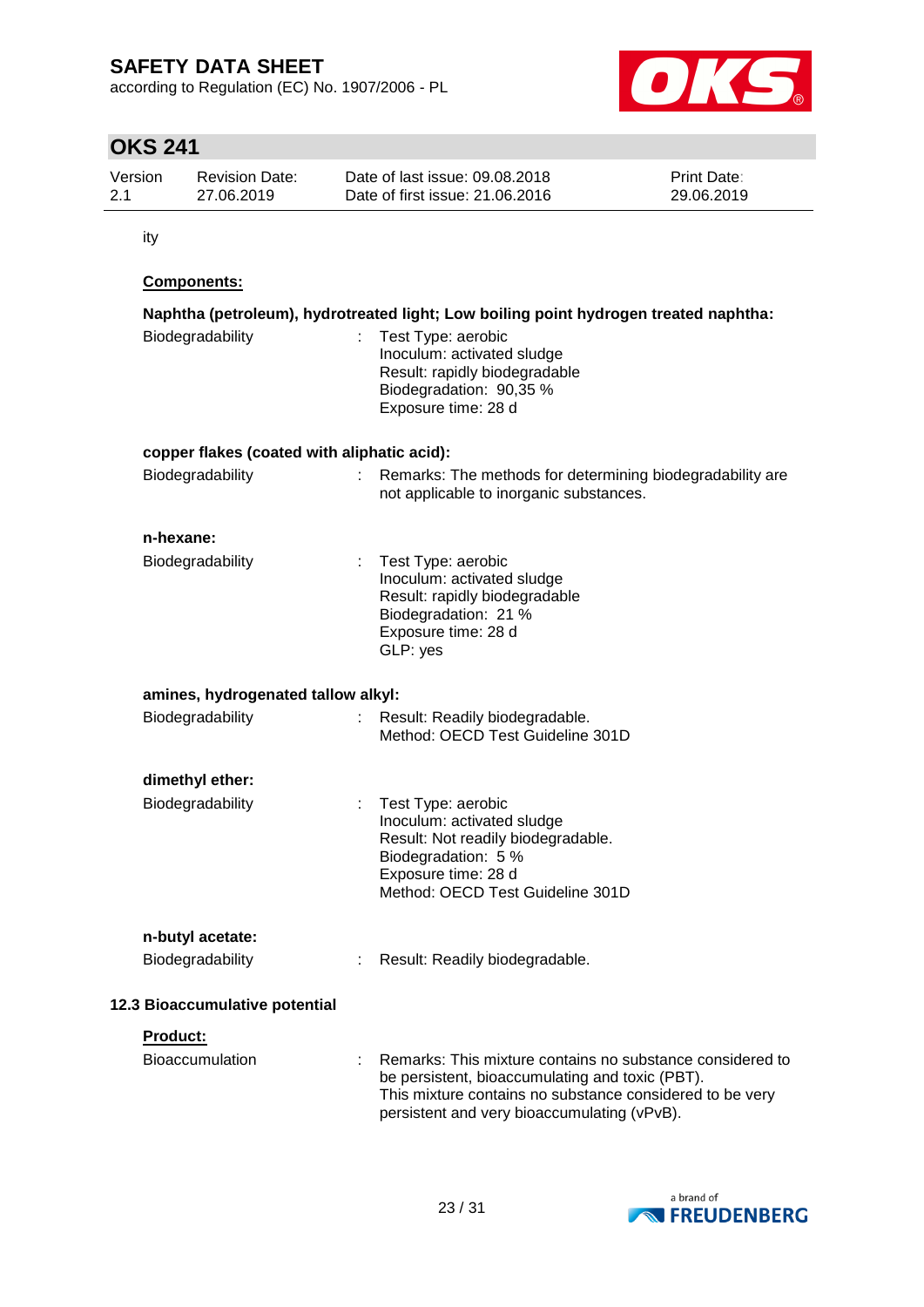according to Regulation (EC) No. 1907/2006 - PL

![](_page_23_Picture_2.jpeg)

## **OKS 241**

| Version<br>2.1 | <b>Revision Date:</b><br>27.06.2019                           |                           | Date of last issue: 09.08.2018<br>Date of first issue: 21.06.2016                                          | Print Date:<br>29.06.2019 |
|----------------|---------------------------------------------------------------|---------------------------|------------------------------------------------------------------------------------------------------------|---------------------------|
|                | Components:                                                   |                           |                                                                                                            |                           |
|                | Partition coefficient: n-<br>octanol/water                    | $\mathbb{R}^{\mathbb{Z}}$ | Naphtha (petroleum), hydrotreated light; Low boiling point hydrogen treated naphtha:<br>log Pow: 3,4 - 5,2 |                           |
|                | n-hexane:<br><b>Bioaccumulation</b>                           |                           | Bioconcentration factor (BCF): 501,19                                                                      |                           |
|                | Partition coefficient: n-<br>octanol/water                    |                           | log Pow: 4 (20 °C)<br>pH: 7                                                                                |                           |
|                | amines, hydrogenated tallow alkyl:                            |                           |                                                                                                            |                           |
|                | Bioaccumulation                                               |                           | Bioconcentration factor (BCF): 173                                                                         |                           |
|                | Partition coefficient: n-<br>octanol/water                    | ÷.                        | log Pow: ca. 7,6                                                                                           |                           |
|                | dimethyl ether:<br>Partition coefficient: n-<br>octanol/water |                           | log Pow: 0,07 (25 °C)                                                                                      |                           |
|                | n-butyl acetate:                                              |                           |                                                                                                            |                           |
|                | Bioaccumulation                                               |                           | Remarks: No data available                                                                                 |                           |
|                | Partition coefficient: n-<br>octanol/water                    |                           | log Pow: 2,3                                                                                               |                           |
|                | 12.4 Mobility in soil                                         |                           |                                                                                                            |                           |
|                | Product:                                                      |                           |                                                                                                            |                           |
| Mobility       |                                                               |                           | Remarks: No data available                                                                                 |                           |
|                | Distribution among environ-<br>mental compartments            |                           | Remarks: No data available                                                                                 |                           |
|                | 12.5 Results of PBT and vPvB assessment                       |                           |                                                                                                            |                           |
|                | Product:                                                      |                           |                                                                                                            |                           |
|                | Assessment                                                    |                           | This substance/mixture contains no components considered                                                   |                           |

| amines, hydrogenated tallow alkyl: |  |                                                               |  |  |
|------------------------------------|--|---------------------------------------------------------------|--|--|
| Assessment                         |  | This substance is not considered to be persistent, bioaccumu- |  |  |

to be either persistent, bioaccumulative and toxic (PBT), or very persistent and very bioaccumulative (vPvB) at levels of

![](_page_23_Picture_7.jpeg)

0.1% or higher..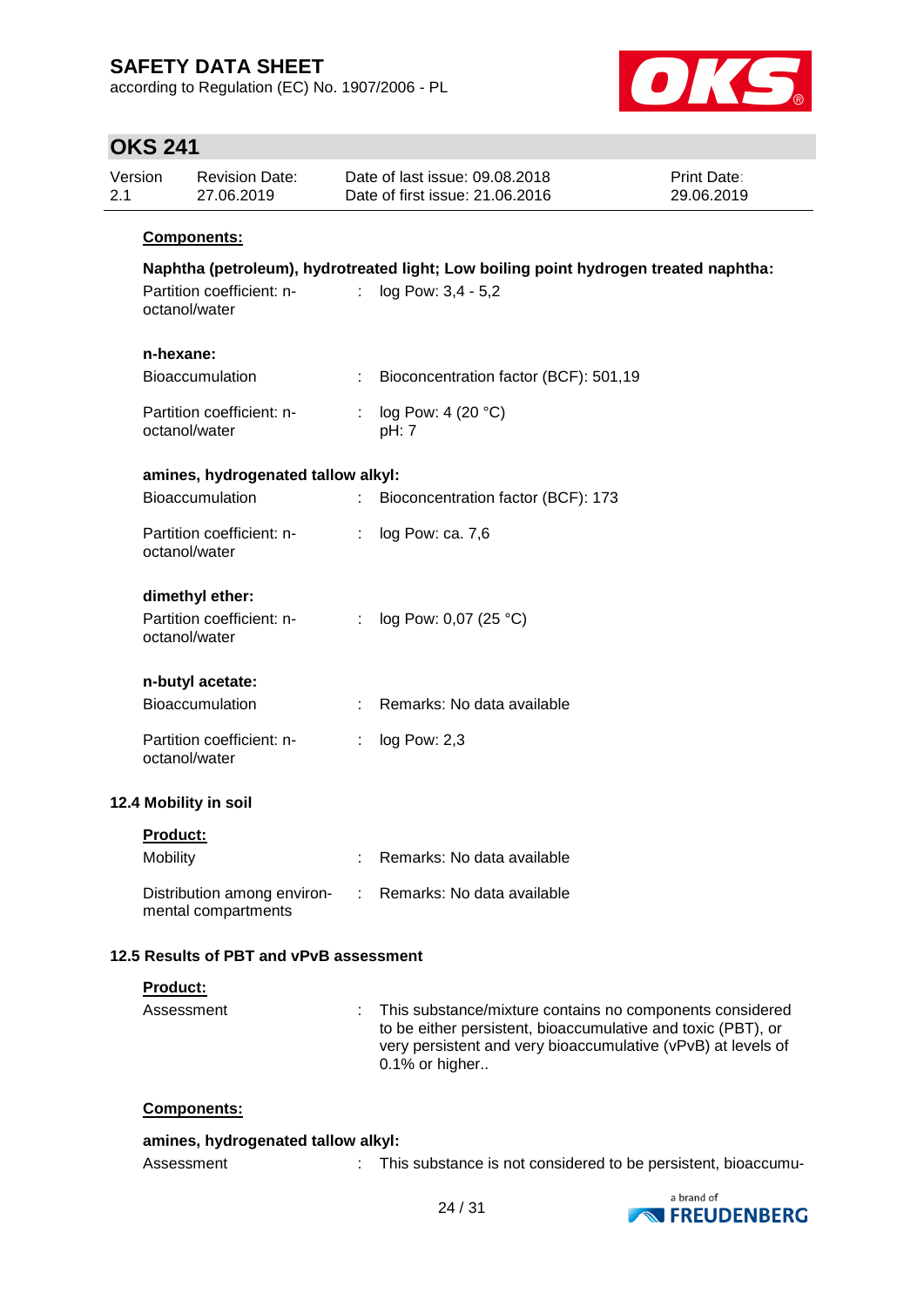according to Regulation (EC) No. 1907/2006 - PL

![](_page_24_Picture_2.jpeg)

# **OKS 241**

| Version<br>2.1 |                           | <b>Revision Date:</b><br>27.06.2019 | Date of last issue: 09.08.2018<br>Date of first issue: 21.06.2016                                                | Print Date:<br>29.06.2019 |
|----------------|---------------------------|-------------------------------------|------------------------------------------------------------------------------------------------------------------|---------------------------|
|                |                           |                                     | lating and toxic (PBT) This substance is not considered to be<br>very persistent and very bioaccumulating (vPvB) |                           |
|                | Assessment                | dimethyl ether:                     | Non-classified vPvB substance. Non-classified PBT sub-<br>stance.                                                |                           |
|                | tin:<br>Assessment        |                                     | Remarks: Not applicable                                                                                          |                           |
|                |                           | 12.6 Other adverse effects          |                                                                                                                  |                           |
|                | <b>Product:</b><br>mation | Additional ecological infor-        | : Very toxic to aquatic organisms, may cause long-term adverse<br>effects in the aquatic environment.            |                           |

### **SECTION 13: Disposal considerations**

#### **13.1 Waste treatment methods**

| Product                | : Do not dispose of with domestic refuse.<br>Dispose of as hazardous waste in compliance with local and<br>national regulations.                                                                                    |
|------------------------|---------------------------------------------------------------------------------------------------------------------------------------------------------------------------------------------------------------------|
|                        | Waste codes should be assigned by the user based on the<br>application for which the product was used.                                                                                                              |
| Contaminated packaging | Packaging that is not properly emptied must be disposed of as<br>the unused product.<br>Offer empty spray cans to an established disposal company.<br>Pressurized container: Do not pierce or burn, even after use. |
|                        | The following Waste Codes are only suggestions:                                                                                                                                                                     |

#### **SECTION 14: Transport information**

# **14.1 UN number ADR** : UN 1950 **IMDG** : UN 1950 **IATA** : UN 1950 **14.2 UN proper shipping name ADR** : AEROSOLS **IMDG** : AEROSOLS

![](_page_24_Picture_10.jpeg)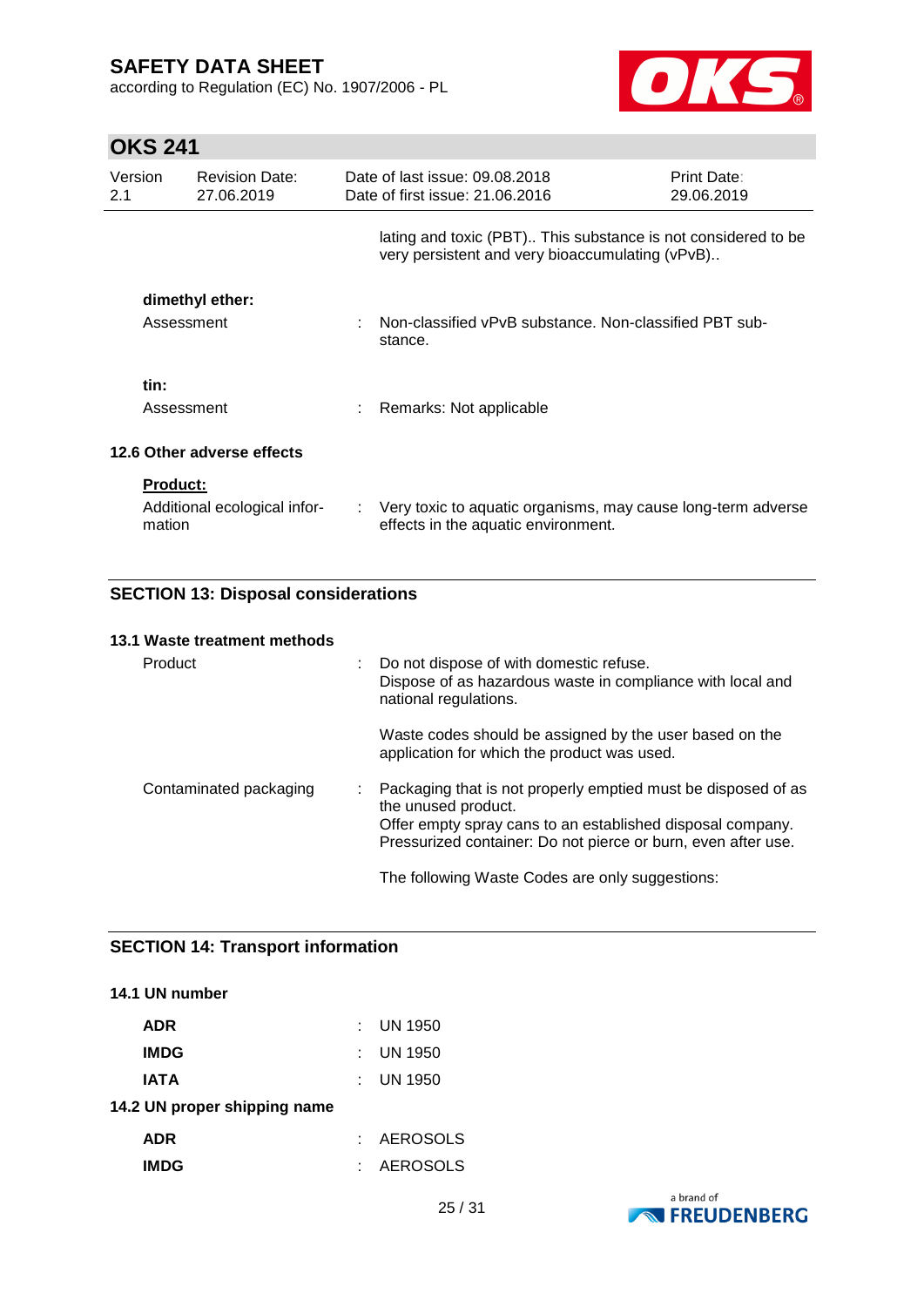according to Regulation (EC) No. 1907/2006 - PL

![](_page_25_Picture_2.jpeg)

| <b>OKS 241</b> |  |
|----------------|--|
|                |  |

| Version<br>2.1 |                                   | <b>Revision Date:</b><br>27.06.2019                                                                  | Date of last issue: 09.08.2018<br>Date of first issue: 21.06.2016           | Print Date:<br>29.06.2019 |
|----------------|-----------------------------------|------------------------------------------------------------------------------------------------------|-----------------------------------------------------------------------------|---------------------------|
|                | <b>IATA</b>                       |                                                                                                      | (naphtha (petroleum), hydrotreated light, copper)<br>Aerosols, flammable    |                           |
|                |                                   | 14.3 Transport hazard class(es)                                                                      |                                                                             |                           |
|                | <b>ADR</b>                        |                                                                                                      | $\overline{2}$                                                              |                           |
|                | <b>IMDG</b>                       |                                                                                                      | 2.1                                                                         |                           |
|                | <b>IATA</b>                       |                                                                                                      | 2.1                                                                         |                           |
|                |                                   | 14.4 Packing group                                                                                   |                                                                             |                           |
|                | <b>ADR</b>                        |                                                                                                      |                                                                             |                           |
|                | Labels                            | Packing group<br><b>Classification Code</b><br>Tunnel restriction code                               | Not assigned by regulation<br>5F<br>2.1<br>(D)                              |                           |
|                | <b>IMDG</b><br>Labels<br>EmS Code | Packing group                                                                                        | Not assigned by regulation<br>2.1<br>$F-D, S-U$                             |                           |
|                | aircraft)<br>Labels               | <b>IATA (Cargo)</b><br>Packing instruction (cargo<br>Packing instruction (LQ)<br>Packing group       | 203<br>Y203<br>Not assigned by regulation<br>Division 2.1 - Flammable gases |                           |
|                | ger aircraft)<br>Labels           | <b>IATA (Passenger)</b><br>Packing instruction (passen-<br>Packing instruction (LQ)<br>Packing group | 203<br>Y203<br>Not assigned by regulation<br>Division 2.1 - Flammable gases |                           |
|                |                                   | 14.5 Environmental hazards                                                                           |                                                                             |                           |
|                | <b>ADR</b><br><b>IMDG</b>         | Environmentally hazardous                                                                            | yes                                                                         |                           |
|                |                                   | Marine pollutant                                                                                     | yes                                                                         |                           |
|                |                                   | <b>IATA (Passenger)</b><br>Environmentally hazardous                                                 | no                                                                          |                           |
|                |                                   | <b>IATA (Cargo)</b><br>Environmentally hazardous                                                     | no                                                                          |                           |
|                |                                   | 14.6 Special precautions for user                                                                    |                                                                             |                           |
|                |                                   | No special precautions required.                                                                     |                                                                             |                           |
|                |                                   |                                                                                                      | 14.7 Transport in bulk according to Annex II of Marpol and the IBC Code     |                           |
|                | Remarks                           |                                                                                                      | Not applicable for product as supplied.                                     |                           |

![](_page_25_Picture_5.jpeg)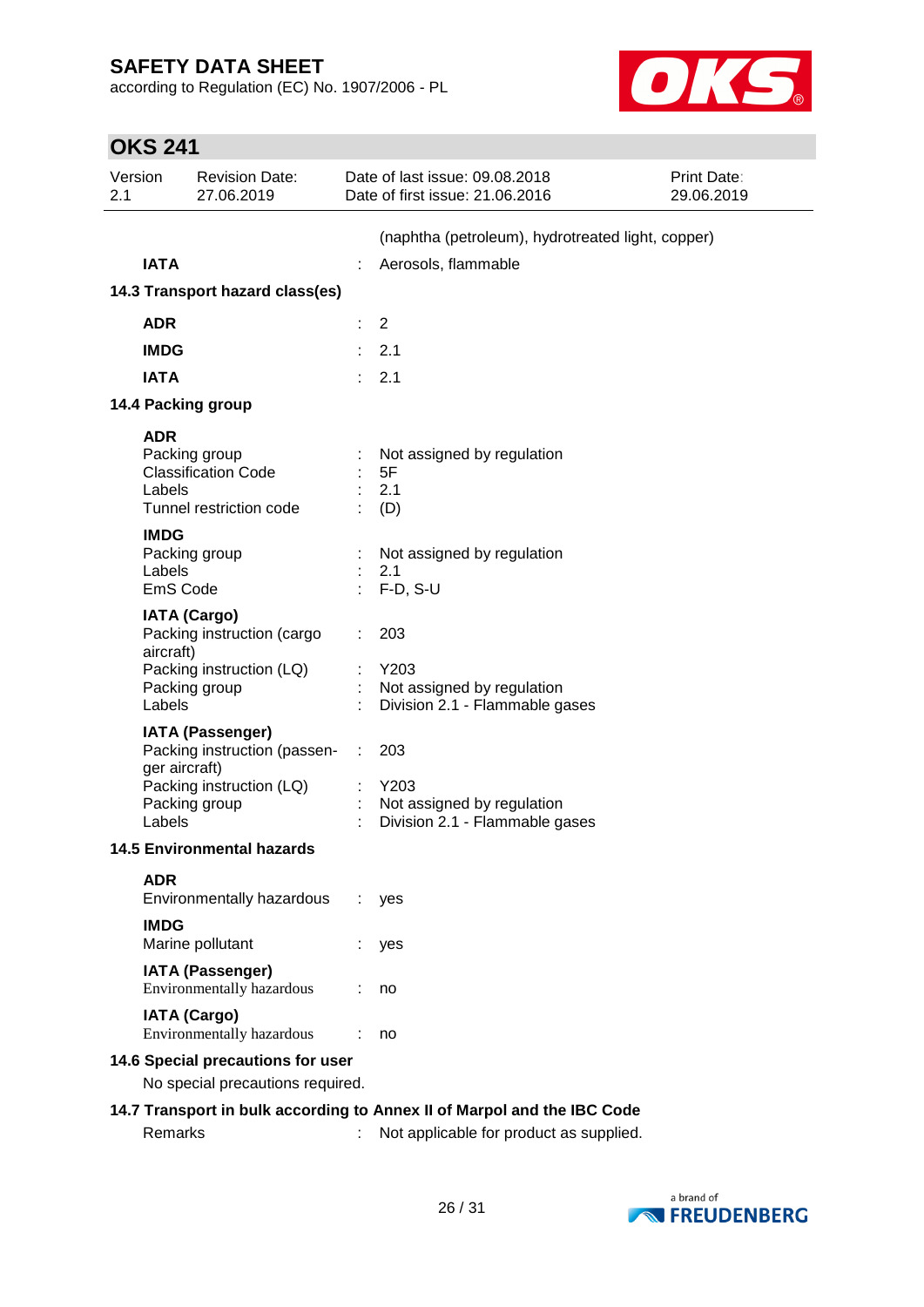according to Regulation (EC) No. 1907/2006 - PL

![](_page_26_Picture_2.jpeg)

# **OKS 241**

| Version | Revision Date: | Date of last issue: 09.08.2018  | <b>Print Date:</b> |
|---------|----------------|---------------------------------|--------------------|
| 2.1     | 27.06.2019     | Date of first issue: 21,06,2016 | 29.06.2019         |

### **SECTION 15: Regulatory information**

#### **15.1 Safety, health and environmental regulations/legislation specific for the substance or mixture**

| REACH - Candidate List of Substances of Very High<br>Concern for Authorisation (Article 59).                                                         |                               | This product does not contain sub-<br>stances of very high concern (Regu-<br>lation (EC) No 1907/2006 (REACH),<br>Article 57). |
|------------------------------------------------------------------------------------------------------------------------------------------------------|-------------------------------|--------------------------------------------------------------------------------------------------------------------------------|
| REACH - List of substances subject to authorisation<br>(Annex XIV)                                                                                   |                               | Not applicable                                                                                                                 |
| Regulation (EC) No 1005/2009 on substances that de-<br>plete the ozone layer                                                                         |                               | Not applicable                                                                                                                 |
| Regulation (EC) No 850/2004 on persistent organic pol-<br>lutants                                                                                    |                               | Not applicable                                                                                                                 |
| Regulation (EC) No 649/2012 of the European Parlia-<br>ment and the Council concerning the export and import<br>of dangerous chemicals               | ÷.                            | Not applicable                                                                                                                 |
| REACH - Restrictions on the manufacture, placing on<br>the market and use of certain dangerous substances,<br>preparations and articles (Annex XVII) | $\mathcal{L}^{\mathcal{L}}$ . | Naphtha (petroleum), hydrotreated<br>light; Low boiling point hydrogen<br>treated naphtha<br>(29, 28)                          |

P2

E1

P5c

Seveso III: Directive 2012/18/EU of the European Parliament and of the Council on the control of major-accident hazards involving dangerous substances.

| P <sub>3</sub> a | <b>FLAMMABLE AEROSOLS</b>                                                                                                                                                                                                                                                                                                | Quantity 1<br>150 t | Quantity 2<br>500 t |
|------------------|--------------------------------------------------------------------------------------------------------------------------------------------------------------------------------------------------------------------------------------------------------------------------------------------------------------------------|---------------------|---------------------|
| E <sub>1</sub>   | <b>ENVIRONMENTAL</b><br><b>HAZARDS</b>                                                                                                                                                                                                                                                                                   | 100 t               | 200t                |
| 34               | Petroleum products: (a)<br>gasolines and naphthas,<br>(b) kerosenes (including jet<br>fuels), (c) gas oils (includ-<br>ing diesel fuels, home<br>heating oils and gas oil<br>blending streams), (d)<br>heavy fuel oils (e) alterna-<br>tive fuels serving the same<br>purposes and with similar<br>properties as regards | 2.500 t             | 25,000 t            |

![](_page_26_Picture_13.jpeg)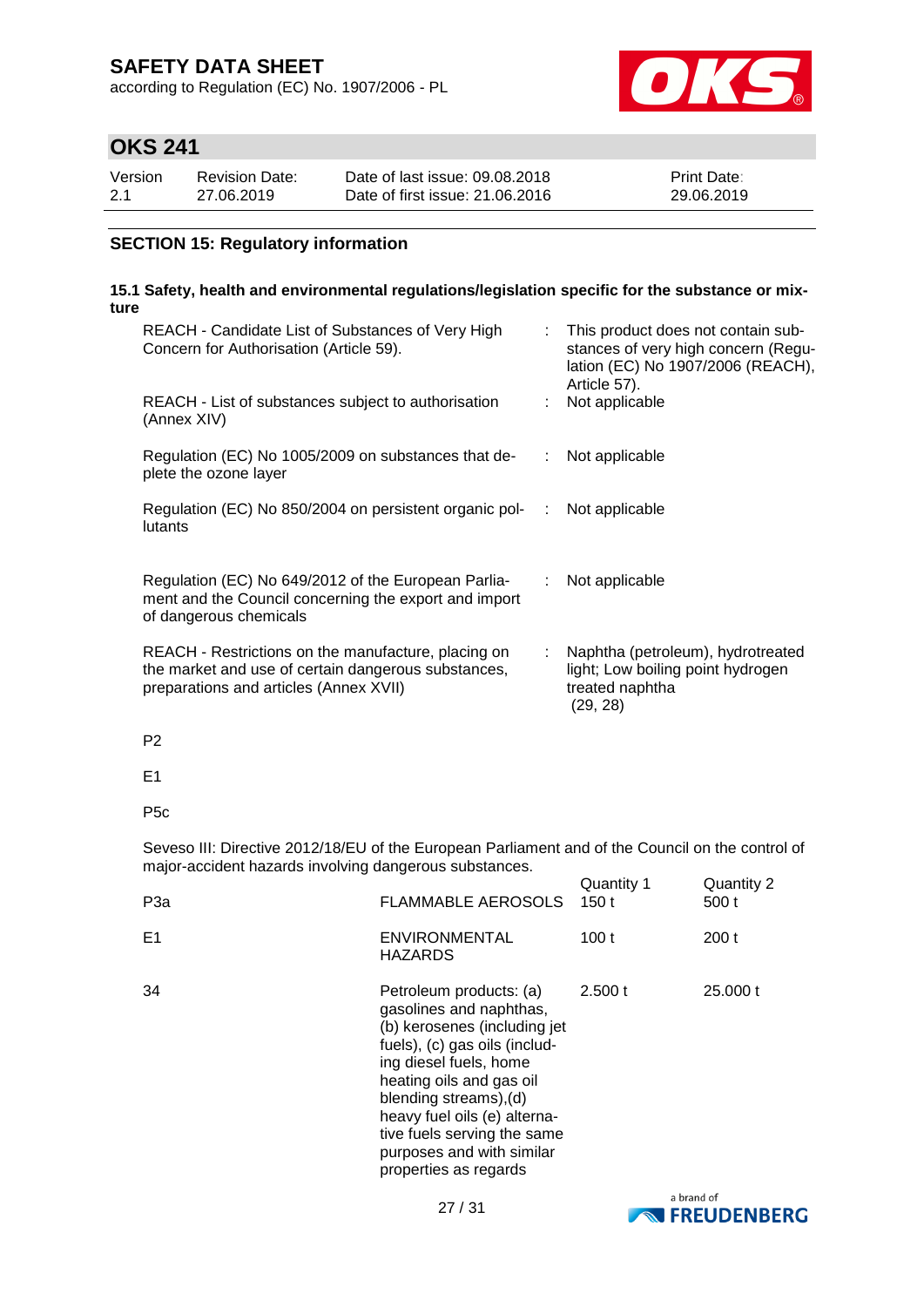according to Regulation (EC) No. 1907/2006 - PL

![](_page_27_Picture_2.jpeg)

### **OKS 241**

| Version<br>2.1 | <b>Revision Date:</b><br>27.06.2019 | Date of last issue: 09.08.2018<br>Date of first issue: 21.06.2016                                                                                                                                         | <b>Print Date:</b><br>29.06.2019 |
|----------------|-------------------------------------|-----------------------------------------------------------------------------------------------------------------------------------------------------------------------------------------------------------|----------------------------------|
|                |                                     | flammability and environ-<br>mental hazards as the<br>products referred to in<br>points (a) to (d)                                                                                                        |                                  |
|                | Volatile organic compounds          | Directive 2010/75/EU of 24 November 2010 on industrial<br>emissions (integrated pollution prevention and control)<br>Volatile organic compounds (VOC) content: 70,39 %<br>Volatile CMR compounds: 28,03 % |                                  |

Other regulations:

Take note of Directive 94/33/EC on the protection of young people at work or stricter national regulations, where applicable.

Act of 25 February 2011 on the Chemical Substances and Their Mixtures (consolidated text Dz. U. 2015, item 1203).

Regulation (EC) No 1272/2008 of the European Parliament and of the Council of 16 December 2008 on classification, labelling and packaging of substances and mixtures, amending and repealing Directives 67/548/EEC and 1999/45/EC, and amending Regulation (EC) No 1907/2006 (Official Journal of the European Union L 353 from 31.12.2008) with further adaptation to technical progress (ATP 1-7).

Regulation (EC) No 1907/2006 of the European Parliament and of the Council of 18 December 2006 concerning the Registration, Evaluation, Authorisation and Restriction of Chemicals (REACH), establishing a European Chemicals Agency, amending Directive 1999/45/EC and repealing Council Regulation (EEC) No 793/93 and Commission Regulation (EC) No 1488/94 as well as Council Directive 76/769/EEC and Commission Directives 91/155/EEC, 93/67/EEC, 93/105/EC and 2000/21/EC (Official Journal of the European Union L 396 from 30.12.2006, as amended).

Commission Regulation (EU) 2015/830 of 28 May 2015 amending Regulation (EC) No 1907/2006 of the European Parliament and of the Council on the Registration, Evaluation, Authorisation and Restriction of Chemicals (REACH)

Ordinance of the Minister of Health of 10 August 2012 concerning the criteria and procedure of classification of chemical substances and their mixtures (consolidated text Dz. U. of 2015., pos. 208).

Ordinance of the Minister of Economy, Labour and Social Policy of 21st December 2005 concerning the basic requirements for personal protective equipment (Dz. U. Nr. 259, item 2173). Ordinance of the Minister of Labour and Social Policy of 12 June 2018 concerning the highest allowable concentrations and levels of the agents harmful for health in the workplace (OJ 2018 pos 1286)

Ordinance of the Minister of Health of 2nd February 2011 concerning tests and measurement of agents harmful for health in the workplace (Dz. U. Nr. 33, item 166).

Ordinance of the Minister of Health of 30th December 2004 on the health and safety of workers related to chemical agents at work (Dz. U. from 2005, Nr. 11, item 86, as amended).

Act of 14 December 2012. on Waste (Journal of Laws of 2013. pos. 21, as amended).

Act of 13 June 2013. On packaging and packaging waste Journal. U. of 2013. Item. 888, as amended).

Ordinance of the Minister of Environment of 9th December 2014 on Waste Catalog (Dz. U. 2014 item 1923).

Ordinance of the Minister of Environment on the requirements for carrying out the process of thermal treatment of waste and how to deal with waste produced in the process. (Dz. U. of 2016., Pos. 108)

Act of 19 August 2011 on transport of dangerous goods (Dz. U. Nr. 227, item 1367, as amend-

![](_page_27_Picture_20.jpeg)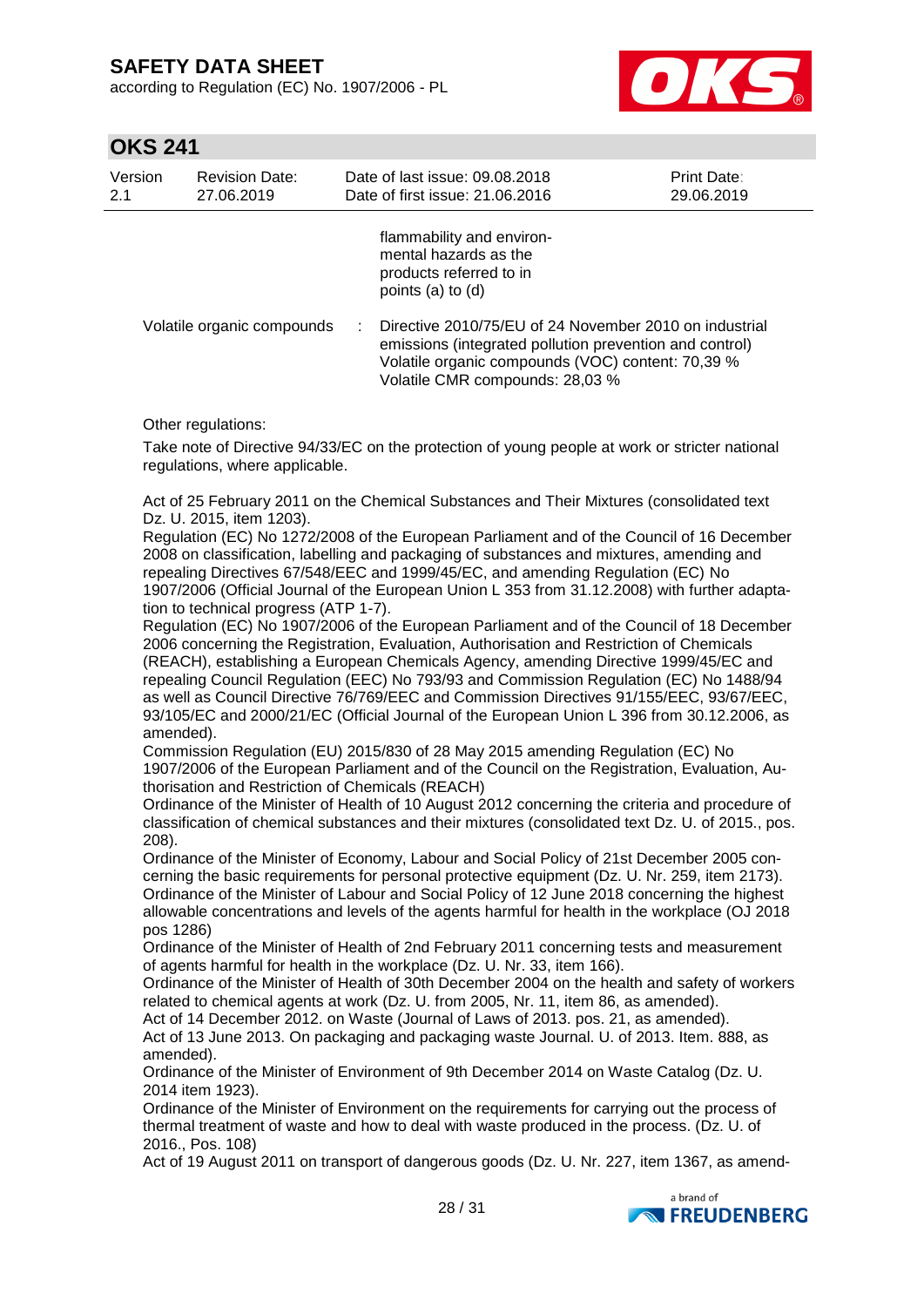according to Regulation (EC) No. 1907/2006 - PL

![](_page_28_Picture_2.jpeg)

### **OKS 241**

| Version | Revision Date: | Date of last issue: 09.08.2018  | <b>Print Date:</b> |
|---------|----------------|---------------------------------|--------------------|
| 2.1     | 27.06.2019     | Date of first issue: 21.06.2016 | 29.06.2019         |

ed).

Government Statement of 26 July 2005 on enforcing of changes Annexes A and B of European Agreement concerning international transport of dangerous goods by road (ADR) (Dz. U. Nr. 178, item 1481, as amended).

Ordinance of the Minister of Health of 20th April 2012 concerning labeling of containers of dangerous substances and dangerous mixtures and some mixtures ((consolidated text) Dz. U. z 2015 nr. 0 poz. 450).

Ordinance of the Minister of Health of 11th June 2012 concerning categories of dangerous substances and dangerous mixtures for which containers must be fitted with child-resistant fastenings and a tactile warning of danger (Dz. U. from 2012, item 688 as amended).

### **15.2 Chemical safety assessment**

This information is not available.

### **SECTION 16: Other information**

#### **Full text of H-Statements**

| H <sub>220</sub> | : Extremely flammable gas.                                            |
|------------------|-----------------------------------------------------------------------|
| H <sub>225</sub> | Highly flammable liquid and vapour.                                   |
| H <sub>226</sub> | Flammable liquid and vapour.                                          |
| H <sub>280</sub> | Contains gas under pressure; may explode if heated.                   |
| H <sub>302</sub> | Harmful if swallowed.                                                 |
| H <sub>304</sub> | May be fatal if swallowed and enters airways.                         |
| H <sub>315</sub> | Causes skin irritation.                                               |
| H318             | Causes serious eye damage.                                            |
| H319             | Causes serious eye irritation.                                        |
| H <sub>331</sub> | Toxic if inhaled.                                                     |
| H336             | May cause drowsiness or dizziness.                                    |
| H361f            | Suspected of damaging fertility.                                      |
| H373             | May cause damage to organs through prolonged or repeated<br>exposure. |
| H400             | $\therefore$ Very toxic to aquatic life.                              |
| H410             | Very toxic to aquatic life with long lasting effects.                 |
| H411             | Toxic to aquatic life with long lasting effects.                      |

### **Full text of other abbreviations**

\*\* : Route of exposure cannot be excluded: For certain hazard classes, e.g. STOT, the route of exposure should be indicated in the hazard statement only if it is conclusively proven that no other route of exposure can cause the hazard in accordance to the criteria in Annex I. Under Directive 67/548/EEC the

![](_page_28_Picture_17.jpeg)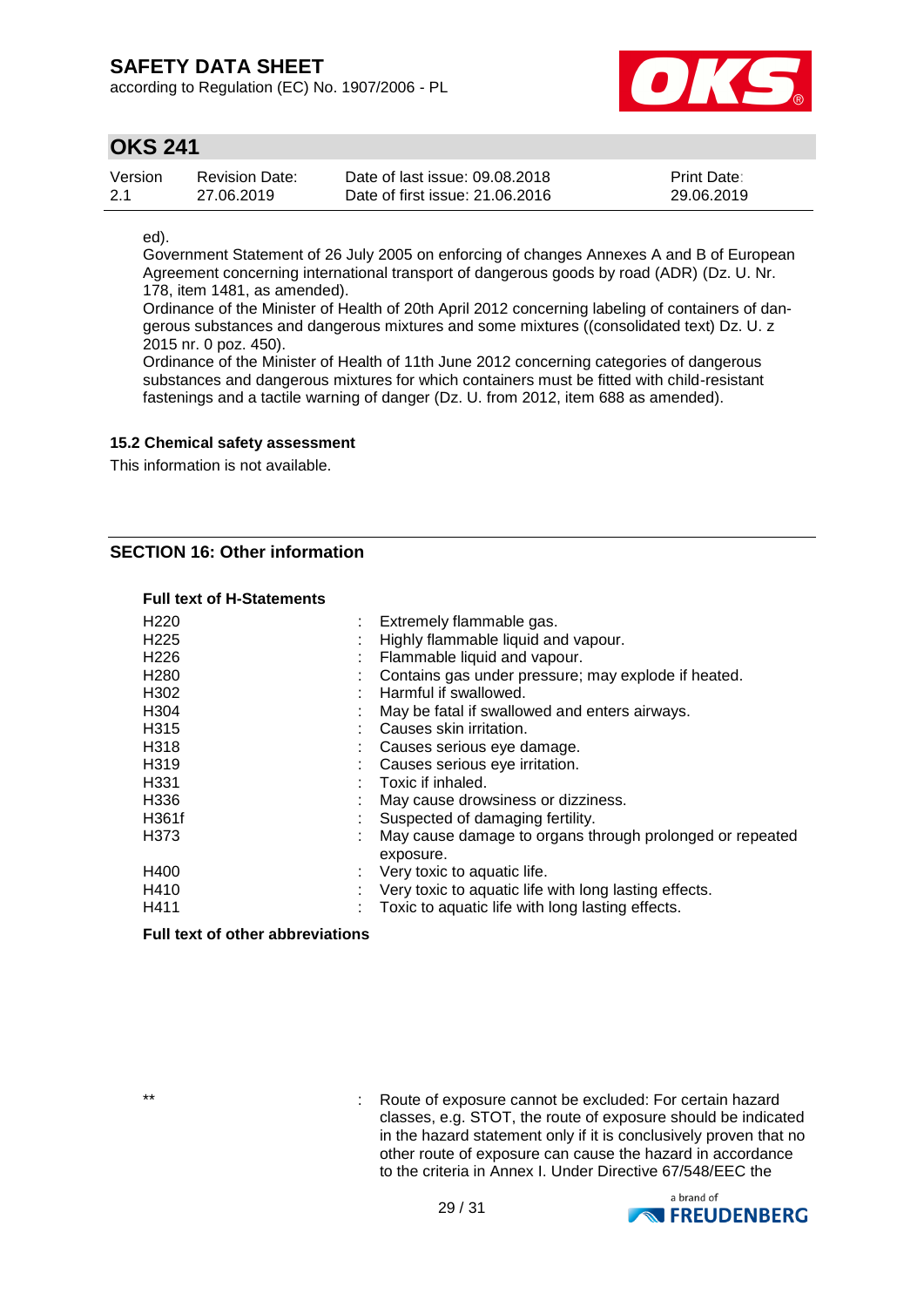according to Regulation (EC) No. 1907/2006 - PL

![](_page_29_Picture_2.jpeg)

## **OKS 241**

| Version<br>2.1 | <b>Revision Date:</b><br>27.06.2019 | Date of last issue: 09.08.2018<br>Date of first issue: 21.06.2016                                                                                                                                                                                                                                                                                                                                                                                                                                                                                                                                                                                                                                                                                                                                                                                                                                          | Print Date:<br>29.06.2019                                                                                                                                                                                                                                                                                                                                                             |  |
|----------------|-------------------------------------|------------------------------------------------------------------------------------------------------------------------------------------------------------------------------------------------------------------------------------------------------------------------------------------------------------------------------------------------------------------------------------------------------------------------------------------------------------------------------------------------------------------------------------------------------------------------------------------------------------------------------------------------------------------------------------------------------------------------------------------------------------------------------------------------------------------------------------------------------------------------------------------------------------|---------------------------------------------------------------------------------------------------------------------------------------------------------------------------------------------------------------------------------------------------------------------------------------------------------------------------------------------------------------------------------------|--|
|                |                                     | route of exposure was indicated for classifications with R48<br>when there was data justifying the classification for this route<br>of exposure. The classification under 67/548/EEC indicating<br>the route of exposure has been translated into the corre-<br>sponding class and category according to this Regulation, but<br>with a general hazard statement not specifying the route of<br>exposure as the necessary information is not available.                                                                                                                                                                                                                                                                                                                                                                                                                                                    |                                                                                                                                                                                                                                                                                                                                                                                       |  |
| $***$          |                                     | Hazard statements for reproductive toxicity: Hazard state-<br>ments H360 and H361 indicate a general concern for effects<br>on fertility and/or development: 'May damage/Suspected of<br>damaging fertility or the unborn child'. According to the crite-<br>ria, the general hazard statement can be replaced by the haz-<br>ard statement indicating the specific effect of concern in ac-<br>cordance with Section 1.1.2.1.2. When the other differentiation<br>is not mentioned, this is due to evidence proving no such ef-<br>fect, inconclusive data or no data and the obligations in Article<br>4(3) shall apply for that differentiation. In order not to lose<br>information from the harmonised classifications for fertility and<br>developmental effects under Directive 67/548/EEC, the classi-<br>fications have been translated only for those effects classified<br>under that Directive |                                                                                                                                                                                                                                                                                                                                                                                       |  |
| Note P         |                                     | stances in Part 3.                                                                                                                                                                                                                                                                                                                                                                                                                                                                                                                                                                                                                                                                                                                                                                                                                                                                                         | The classification as a carcinogen or mutagen need not apply<br>if it can be shown that the substance contains less than 0.1 %<br>w/w benzene (Einecs No 200-753-7). When the substance is<br>not classified as a carcinogen at least the precautionary<br>statements (P102-)P260- P262-P301 + P310-P331 shall ap-<br>ply. This note applies only to certain complex oil-derived sub- |  |
|                | Note U (table 3.1)                  | When put on the market gases have to be classified as "Gas-<br>es under pressure", in one of the groups compressed gas,<br>liquefied gas, refrigerated liquefied gas or dissolved gas. The<br>group depends on the physical state in which the gas is pack-<br>aged and therefore has to be assigned case by case. The<br>following codes are assigned: Press. Gas (Comp.) Press. Gas<br>(Liq.) Press. Gas (Ref. Liq.) Press. Gas (Diss.) Aerosols shall<br>not be classified as gases under pressure (See Annex I, Part<br>2, Section 2.3.2.1, Note 2).                                                                                                                                                                                                                                                                                                                                                   |                                                                                                                                                                                                                                                                                                                                                                                       |  |

ADN - European Agreement concerning the International Carriage of Dangerous Goods by Inland Waterways; ADR - European Agreement concerning the International Carriage of Dangerous Goods by Road; AICS - Australian Inventory of Chemical Substances; ASTM - American Society for the Testing of Materials; bw - Body weight; CLP - Classification Labelling Packaging Regulation; Regulation (EC) No 1272/2008; CMR - Carcinogen, Mutagen or Reproductive Toxicant; DIN - Standard of the German Institute for Standardisation; DSL - Domestic Substances List (Canada); ECHA - European Chemicals Agency; EC-Number - European Community number; ECx - Concentration associated with x% response; ELx - Loading rate associated with x% response; EmS - Emergency Schedule; ENCS - Existing and New Chemical Substances (Japan); ErCx - Concentration associated with x% growth rate response; GHS - Globally Harmonized System; GLP - Good Laboratory Practice; IARC - International Agency for Research on Cancer; IATA - International Air Transport Association; IBC - International Code for the Construction and Equipment of Ships carrying Dangerous Chemicals in Bulk; IC50 - Half maximal inhibitory concentration; ICAO - International Civil Aviation Organization; IECSC - Inventory of Existing Chemical Substances in China; IMDG - International Maritime Dangerous Goods; IMO - International Mari-

![](_page_29_Picture_6.jpeg)